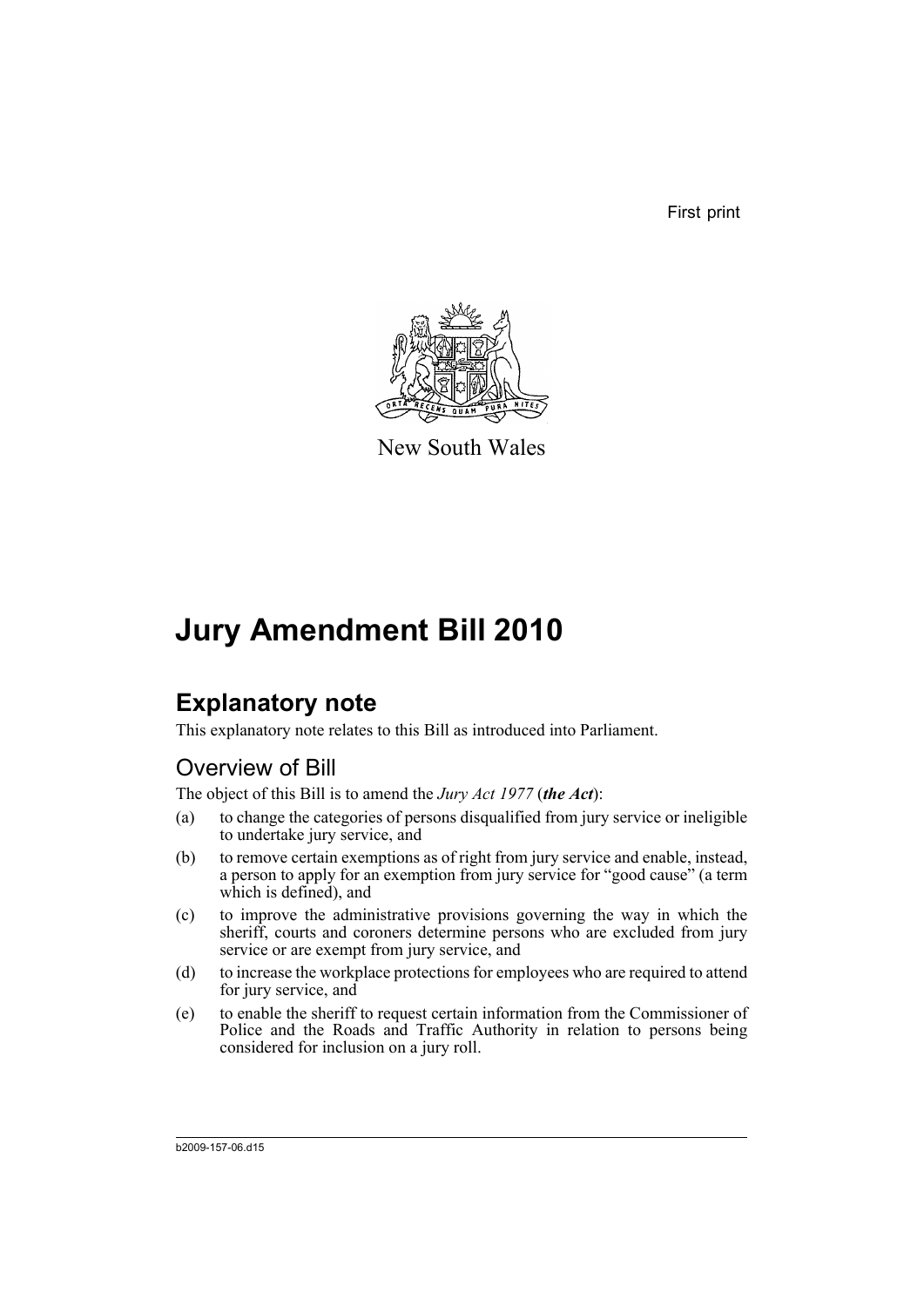Explanatory note

The Bill also amends the *Jury Regulation 2004* (*the Regulation*):

- (a) to enable a person to be included on more than one jury roll, and
- (b) to revise the allowances payable to persons for attendance for jury service.

# Outline of provisions

**Clause 1** sets out the name (also called the short title) of the proposed Act.

**Clause 2** provides for the commencement of the proposed Act on a day or days to be appointed by proclamation.

# **Schedule 1 Amendment of Jury Act 1977 No 18**

#### **Changes in categories of persons disqualified from or ineligible for jury service or able to claim exemptions from jury service**

Currently, Schedule 1 to the Act lists categories of persons who are disqualified from jury service and Schedule 2 to the Act lists categories of persons who are ineligible for jury service. The amendments replace the concept of disqualification from jury service and ineligibility for jury service with the concept of exclusion from jury service.

**Schedule 1 [22]** omits Schedules 1 and 2 to the Act and replaces those Schedules with a single Schedule which contains categories of persons who are excluded from jury service.

The changes to the categories of persons who will be excluded from jury service include the following:

- (a) persons who have been found guilty of certain serious offences will be excluded from jury service for life,
- (b) persons who have been imprisoned or detained for committing other offences will be excluded from jury service for a specified number of years depending on the length of the period of detention and whether the offences were committed as adults or juveniles,
- (c) persons awaiting trial or sentencing for an offence or the determination of an appeal in relation to an offence, or subject to certain orders, will be excluded from jury service,
- (d) persons will be excluded from jury service during any period of 12 months or more in which they are disqualified from holding a driver licence,
- (e) Australian lawyers will no longer be excluded from jury service,
- (f) the holders of certain specified offices or certain positions will be excluded from jury service but, with certain exceptions, only while holding the office or position and for 3 years afterwards,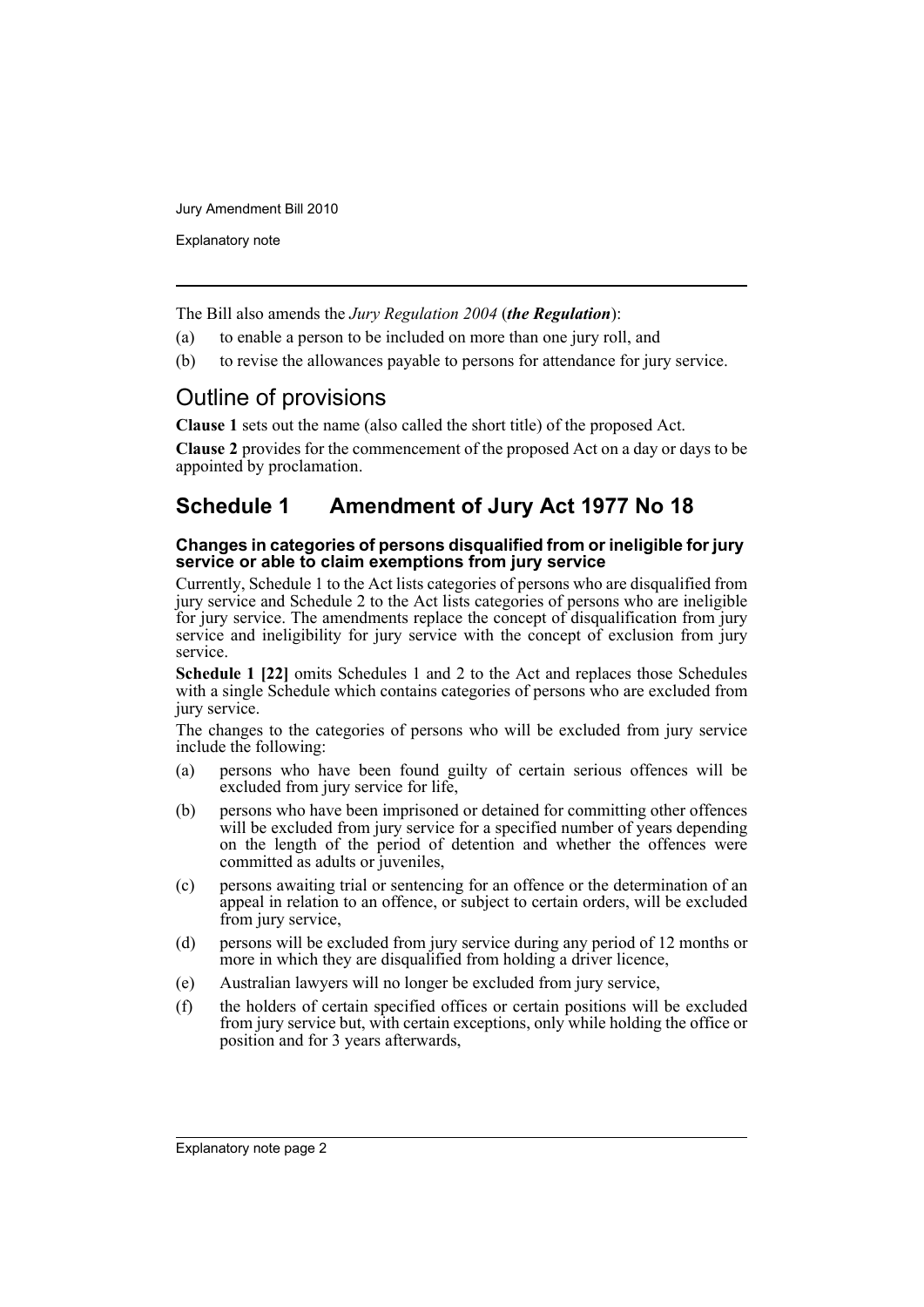Explanatory note

- (g) a person who is unable to read or understand English will no longer be excluded from jury service (but will instead be eligible for an exemption for good cause under proposed section 14),
- (h) a person who is unable, because of sickness, infirmity or disability, to discharge the duties of a juror will no longer be excluded from jury service (but will instead be eligible for a permanent exemption or exemption for good cause under proposed section 14 depending on the nature of the sickness, infirmity or disability),

(i) a person who is an undischarged bankrupt will be excluded from jury service. **Schedule 1 [23]** omits Schedule 3 to the Act which contains the categories of persons who have a right to claim an exemption from jury service and inserts a new Schedule 2 which contains a revised list of those categories. The following current categories of exemptions have been excluded from the new Schedule, but persons within those categories will be able to apply for an exemption for good cause under proposed section 14:

- (a) mining managers and under-managers of mines,
- (b) persons who are at least 70 years old,
- (c) pregnant women,
- (d) a person who has the care, custody and control of children under the age of 18 years (other than children who have ceased attending school), and who, if exempted, would be the only person exempt under this item in respect of those children,
- (e) a person who resides with, and has full-time care of, a person who is sick, infirm or disabled.

**Schedule 1 [3]** substitutes sections 13–15 of the Act dealing with the procedure for including persons on a supplementary jury roll.

**Proposed section 13** requires the sheriff (as is currently the case) to send a notice to each person that the sheriff intends to include on a supplementary jury roll informing the person of that intention and the various categories of exclusion and exemption from jury service. The notice also includes a questionnaire designed to elicit information as to whether the person is excluded from jury service or has a claim for exemption from jury service.

**Proposed section 14** provides for the manner in which a person may claim to be excluded or exempt from jury service as of right or may apply to the sheriff for some other exemption.

The proposed section enables a person to request a permanent exemption from jury service on the grounds that he or she has a permanent mental or physical impairment that results in jury service being incompatible with the person's good health or that otherwise renders the person unable to perform jury service.

The proposed section also enables a person to request an exemption from jury service for the whole or part of the period for which the person is liable to be summoned for jury service by showing good cause. The sheriff may exempt a person from jury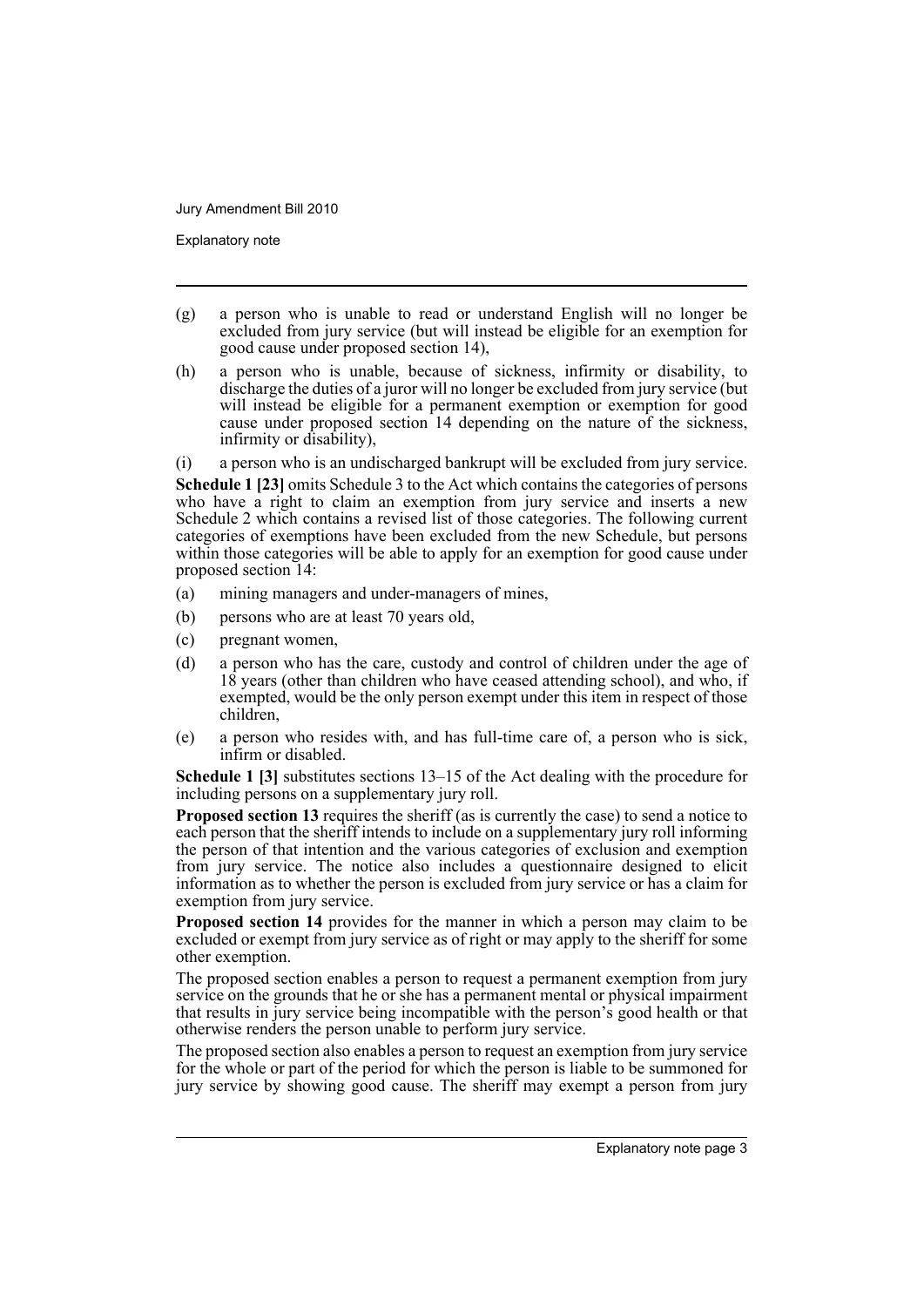Explanatory note

service for good cause whether or not a request for exemption has been made. (See proposed section 14A as to what constitutes "good cause".)

Any such claim or application may be made in response to a notice under proposed section 13, or in writing in an approved form to the sheriff, at any time before the person is actually in attendance at a trial or coronial inquest pursuant to a summons for jury service.

**Proposed section 14A** sets out what generally constitutes good cause to be exempted or excused from jury service, being grounds involving hardship, serious inconvenience, disability or conflict of interest, or some other reason that would affect the person's ability to perform the functions of a juror.

**Proposed section 14B** enables a person to apply to the sheriff for deferral of jury service.

**Proposed section 14C** enables the sheriff to require verification by statutory declaration or the provision of other evidence of claims, requests or applications in connection with exclusions and exemptions from, and deferrals of, jury service.

**Proposed section 14D** imposes a general duty on the sheriff to update the information on jurors contained in jury rolls and supplementary jury rolls.

**Proposed section 15** re-enacts the current section 15 of the Act dealing with appeals to the Local Court from decisions of the sheriff in connection with exemptions from jury service as a consequence of the removal of the concepts of disqualification from, and ineligibility for, jury service.

**Schedule 1 [1], [2], [4], [5], [6], [9], [10], [11], [12], [18], [19] and [21]** contain consequential amendments.

#### **Employment related amendments**

**Schedule 1 [13] and [15]** amend section 69 of the Act to increase the penalties for an offence against that section from 20 penalty units to 200 penalty units (in the case of a corporation) or 50 penalty units or imprisonment for 12 months, or both (in the case of an individual). That section contains offences relating to dismissing a person from his or her employment, injuring a person in his or her employment or altering a person's position to his or her prejudice because the person has been summoned for jury service.

**Schedule 1 [14]** amends section 69 of the Act to make it clear that it extends to certain casual employees.

**Schedule 1 [16]** inserts proposed section 69A into the Act to create offences to prevent employers requiring employees to use their leave if they are summoned for jury service or to work extra time to make up for work time lost while attending for jury service.

### **Powers of sheriff to request certain information**

**Schedule 1 [20]** amends section 75A of the Act to enable the sheriff to obtain information from the Commissioner of Police relating to the criminal record of a person proposed to be summoned for jury service to determine whether the person is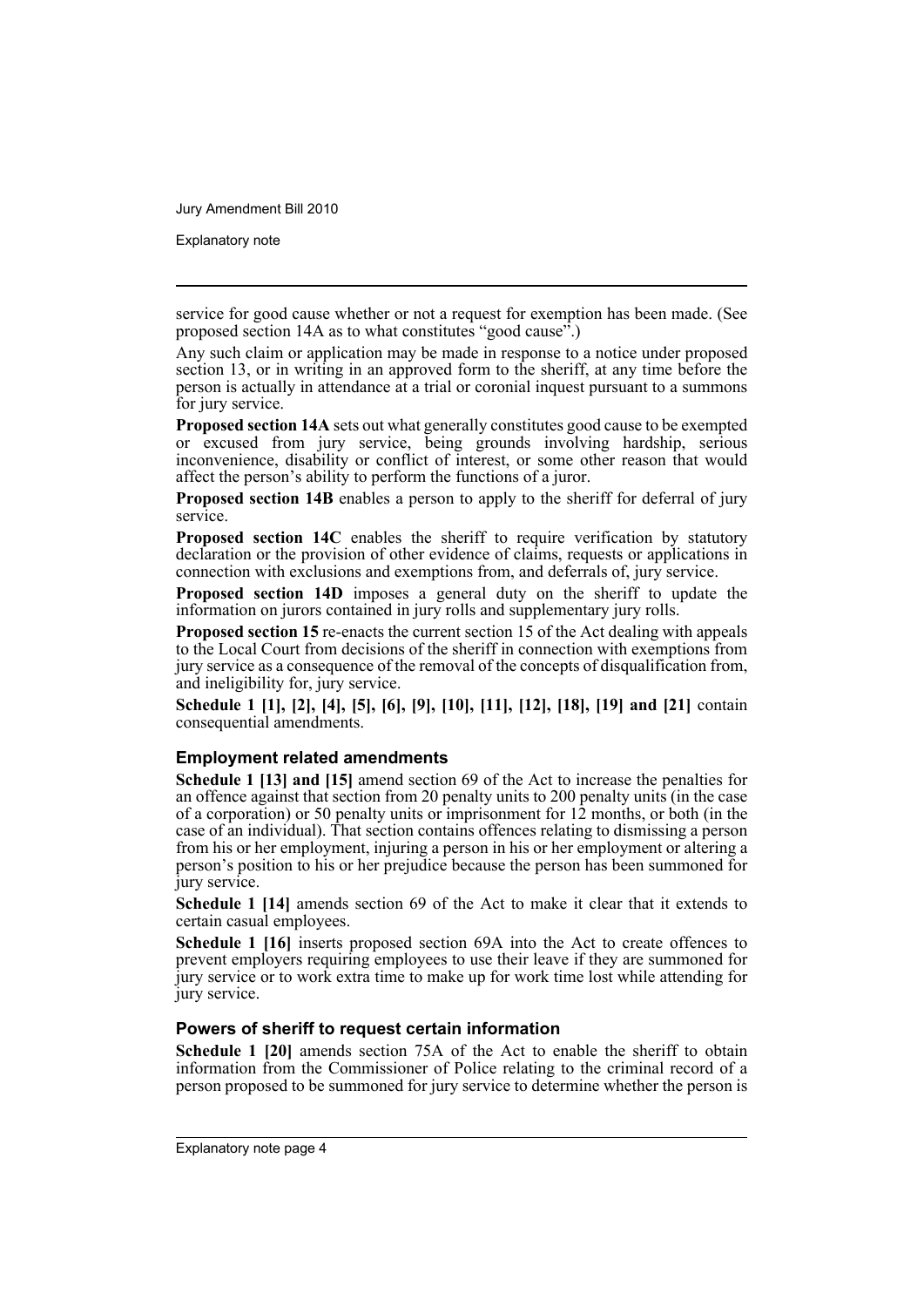Explanatory note

excluded from jury service. The amendment also enables the sheriff to obtain information from the Chief Executive of the Roads and Traffic Authority for the purpose of checking the relevant details of a person proposed to be summoned for jury service.

#### **Miscellaneous**

**Schedule 1 [7]** amends section 38 of the Act to enable a person making a request for an exemption from jury service to a court at a trial or a coroner at a coronial inquest to make the request in writing if it relates to the person's health or may cause embarrassment or distress if made public.

**Schedule 1 [8]** removes an unnecessary word by way of statute law revision.

**Schedule 1 [11]** substitutes section 62 of the Act to include as an offence the provision of false or misleading information to the sheriff in connection with a claim for jury allowance and to increase the penalty for existing offences of providing false or misleading information to the sheriff from 10 penalty units to 50 penalty units (currently,  $\overline{\$5,500}$ ).

**Schedule 1 [17]** amends section 72 as a consequence of the amendments to the Regulation in Schedule 2 relating to allowances to persons attending for jury service.

**Schedule 1 [24] and [25]** amend Schedule 8 to the Act to provide for savings and transitional provisions consequent on the enactment of the proposed Act.

# **Schedule 2 Amendment of Jury Regulation 2004**

**Schedule 2 [1]** amends clause 3 of the Regulation to enable a person to be included in more than one jury district and, as a result, on more than one jury roll.

**Schedule 2 [2] and [3]** substitute clause 5 and Schedule 1 to the Regulation to revise the allowances payable to persons who are required to attend for jury service. The attendance allowance is the same for all persons for the first 10 days of attendance and then is increased from day 11 onwards for persons who are employed.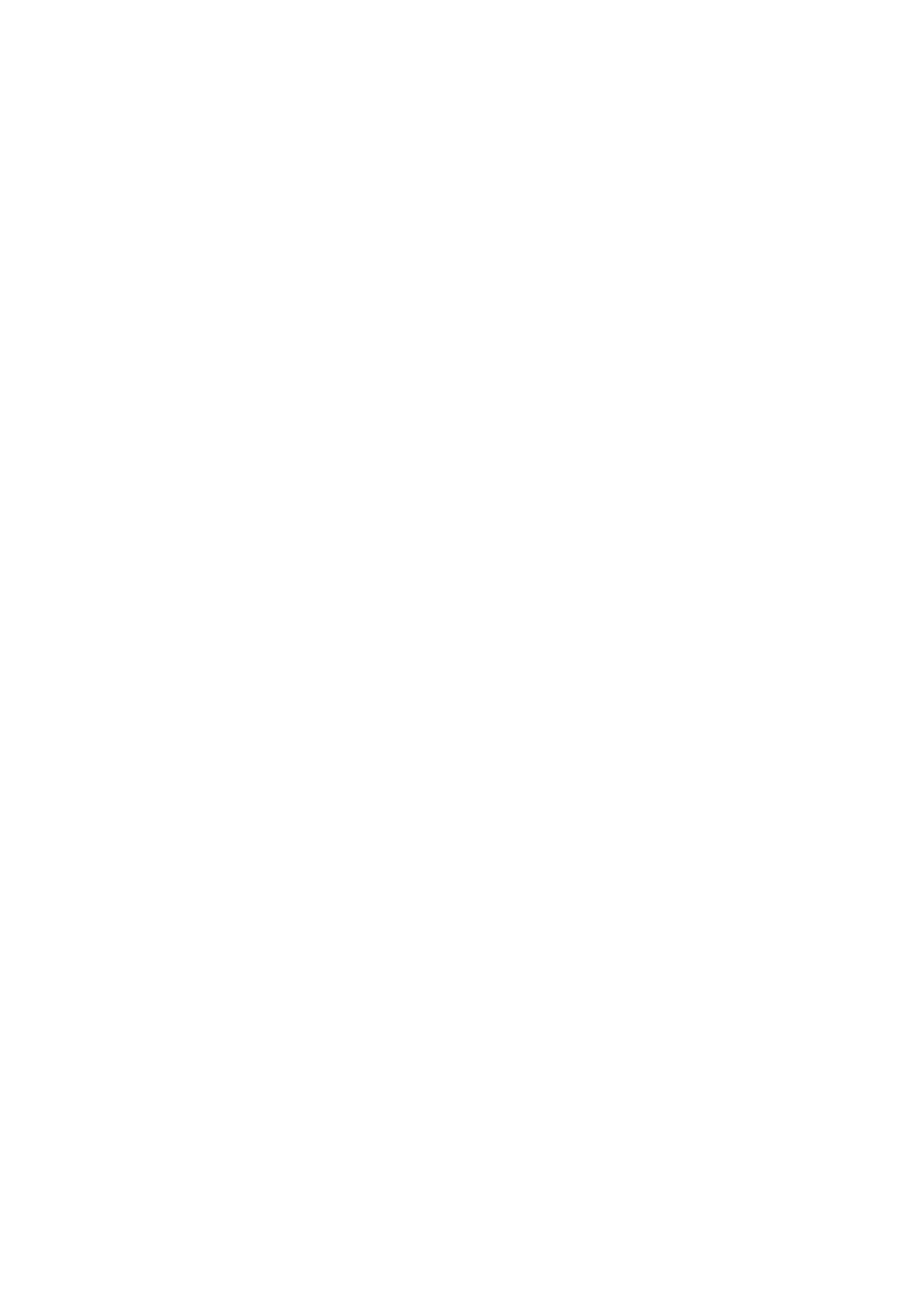First print



New South Wales

# **Jury Amendment Bill 2010**

# **Contents**

|   |                                              | Page |
|---|----------------------------------------------|------|
| 1 | Name of Act                                  |      |
|   | 2 Commencement                               |      |
|   | Schedule 1 Amendment of Jury Act 1977 No 18  | 3    |
|   | Schedule 2 Amendment of Jury Regulation 2004 | 22.  |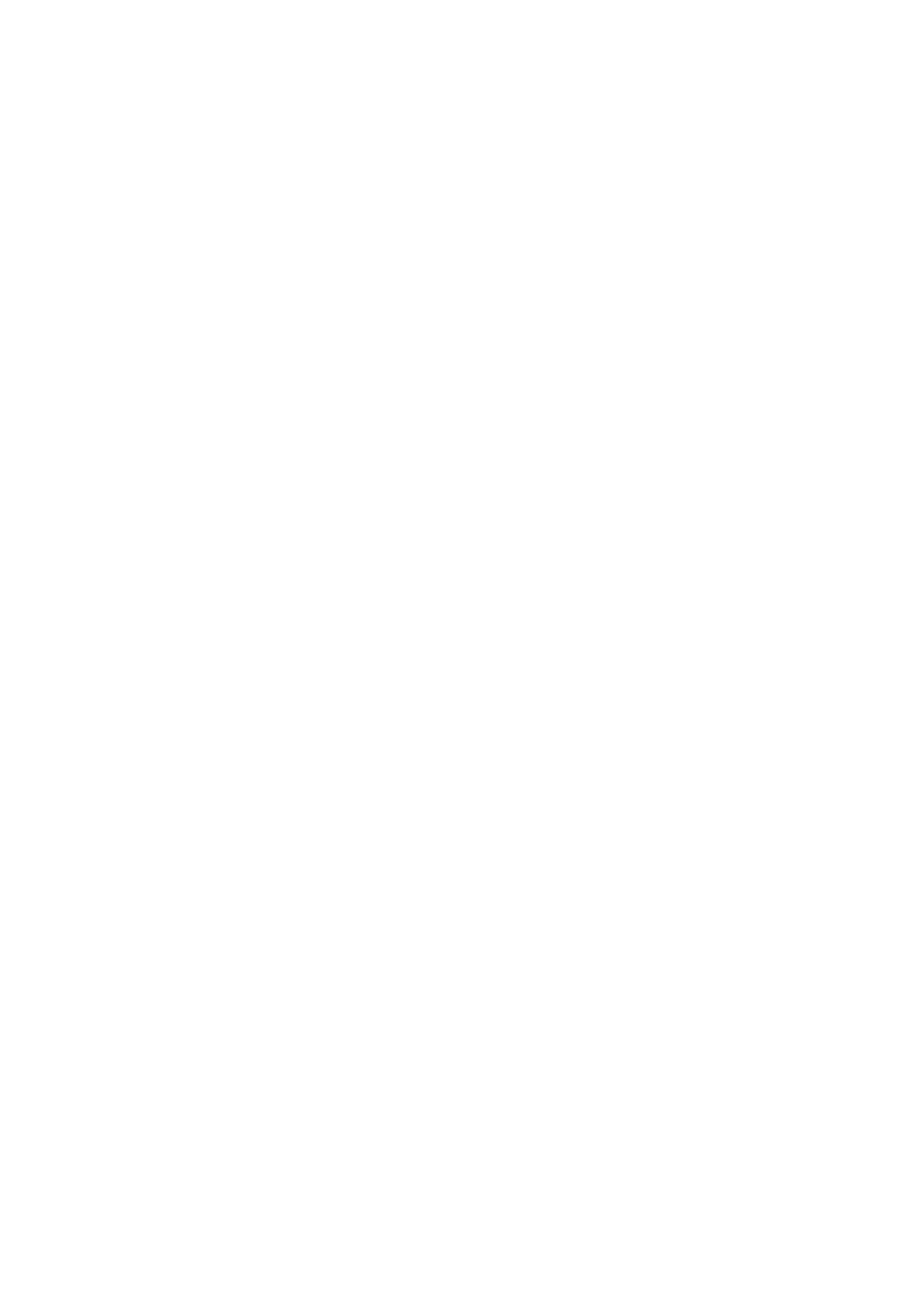

New South Wales

# **Jury Amendment Bill 2010**

No , 2010

## **A Bill for**

An Act to amend the *Jury Act 1977* in relation to the eligibility and selection of jurors; and for other purposes.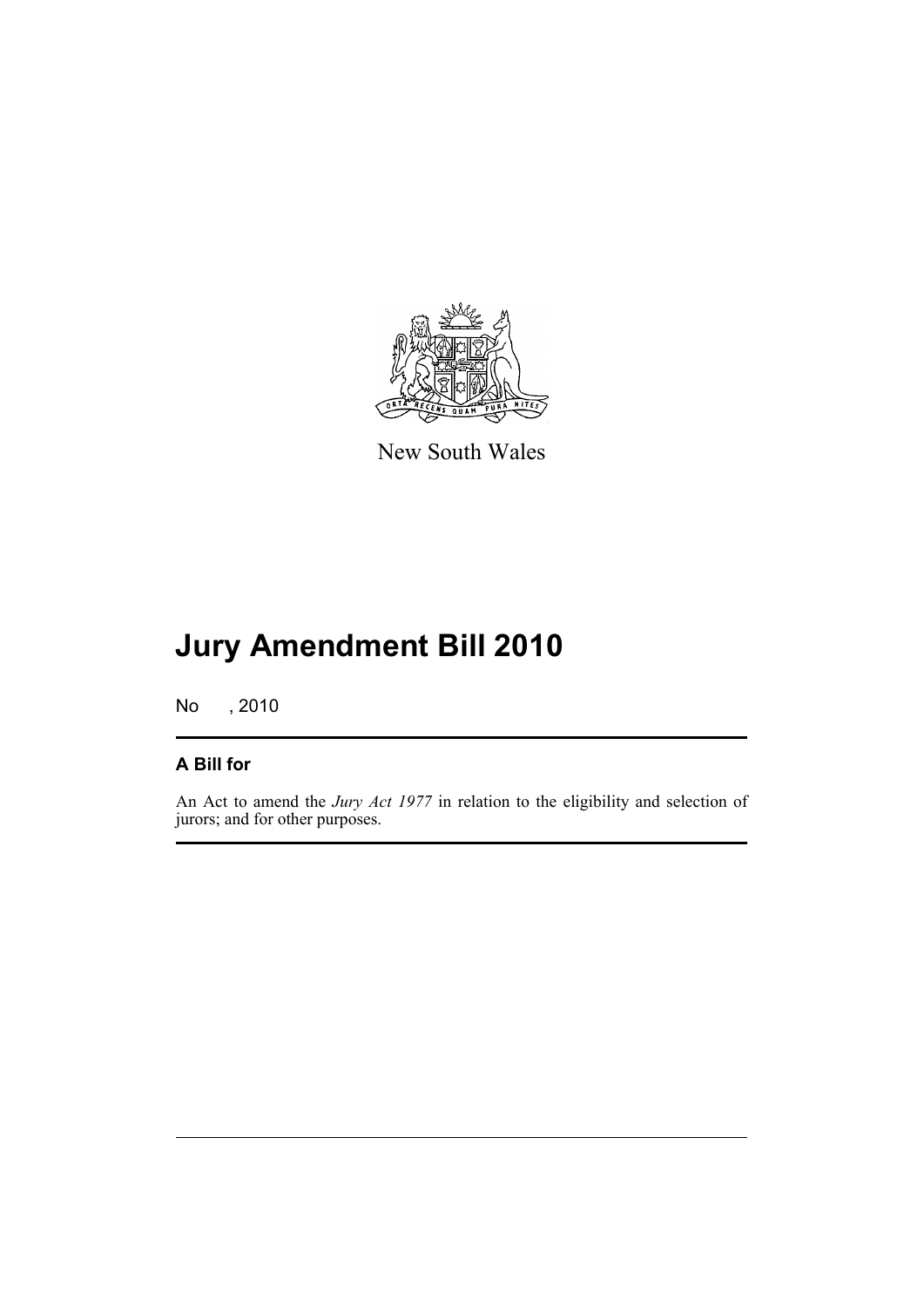Clause 1 Jury Amendment Bill 2010

<span id="page-9-1"></span><span id="page-9-0"></span>

| The Legislature of New South Wales enacts:                           |                |  |  |  |
|----------------------------------------------------------------------|----------------|--|--|--|
| Name of Act                                                          | 2              |  |  |  |
| This Act is the <i>Jury Amendment Act 2010</i> .                     | 3              |  |  |  |
| Commencement                                                         | $\overline{4}$ |  |  |  |
| This Act commences on a day or days to be appointed by proclamation. | 5              |  |  |  |
|                                                                      |                |  |  |  |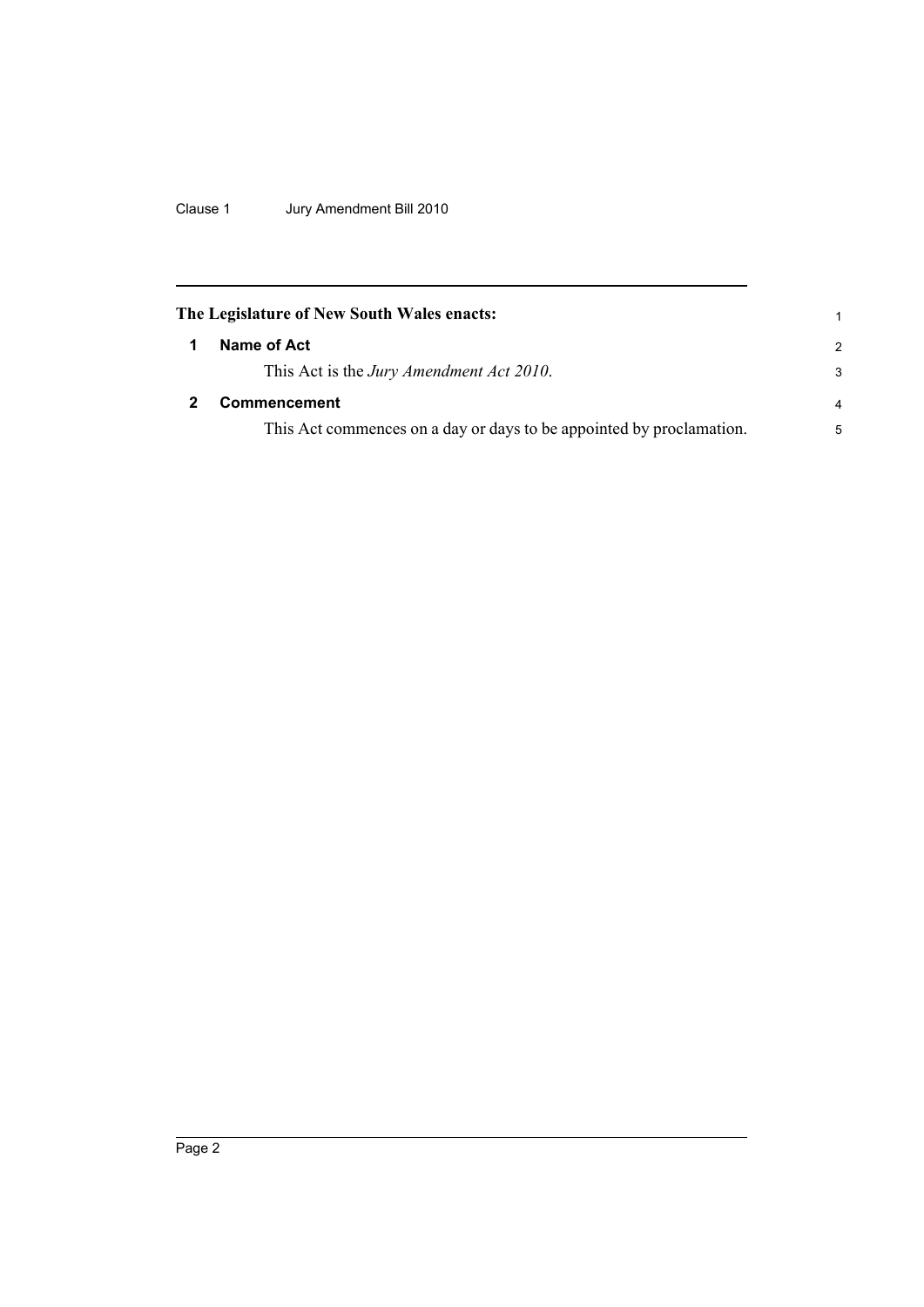<span id="page-10-0"></span>

| <b>Schedule 1</b> |        |     | Amendment of Jury Act 1977 No 18                                                                                                                                                                                                       | 1                |
|-------------------|--------|-----|----------------------------------------------------------------------------------------------------------------------------------------------------------------------------------------------------------------------------------------|------------------|
| [1]               | Part 2 |     |                                                                                                                                                                                                                                        | 2                |
|                   |        |     | Omit the Part. Insert instead:                                                                                                                                                                                                         | 3                |
|                   | Part 2 |     | Qualifications and liability for jury service                                                                                                                                                                                          | 4                |
|                   | 5      |     | Persons qualified and liable to serve as jurors                                                                                                                                                                                        | 5                |
|                   |        |     | Subject to this Act, every person who is enrolled as an elector for<br>the Legislative Assembly of New South Wales pursuant to the<br>Parliamentary Electorates and Elections Act 1912 is qualified<br>and liable to serve as a juror. | 6<br>7<br>8<br>9 |
|                   | 6      |     | Persons excluded from jury service                                                                                                                                                                                                     | 10               |
|                   |        |     | A person is not qualified or liable to serve as a juror during any<br>period that the person is excluded from jury service by<br>Schedule 1.                                                                                           | 11<br>12<br>13   |
|                   | 7      |     | Persons entitled to be exempted from serving as jurors                                                                                                                                                                                 | 14               |
|                   |        |     | A person referred to in Schedule 2 is entitled as of right to be<br>exempted from serving as a juror if that person claims exemption<br>in accordance with this Act.                                                                   | 15<br>16<br>17   |
|                   |        |     | Note. Section 14 deals with the making of claims for exemptions under<br>Schedule 2 and provides for the granting of other exemptions from jury<br>service.                                                                            | 18<br>19<br>20   |
|                   | 8      |     | <b>Amendment of Schedule 1 or 2</b>                                                                                                                                                                                                    | 21               |
|                   |        |     | The regulations may amend Schedule 1 or 2 by adding any matter<br>to, deleting any matter from or altering any matter in the<br>Schedule.                                                                                              | 22<br>23<br>24   |
| $[2]$             |        |     | Section 12 Random selection of prospective jurors                                                                                                                                                                                      | 25               |
|                   |        |     | Omit section 12 (3). Insert instead:                                                                                                                                                                                                   | 26               |
|                   |        | (3) | The estimate is to allow for persons who are excluded from jury<br>service and for persons who will duly claim exemption from jury<br>service.                                                                                         | 27<br>28<br>29   |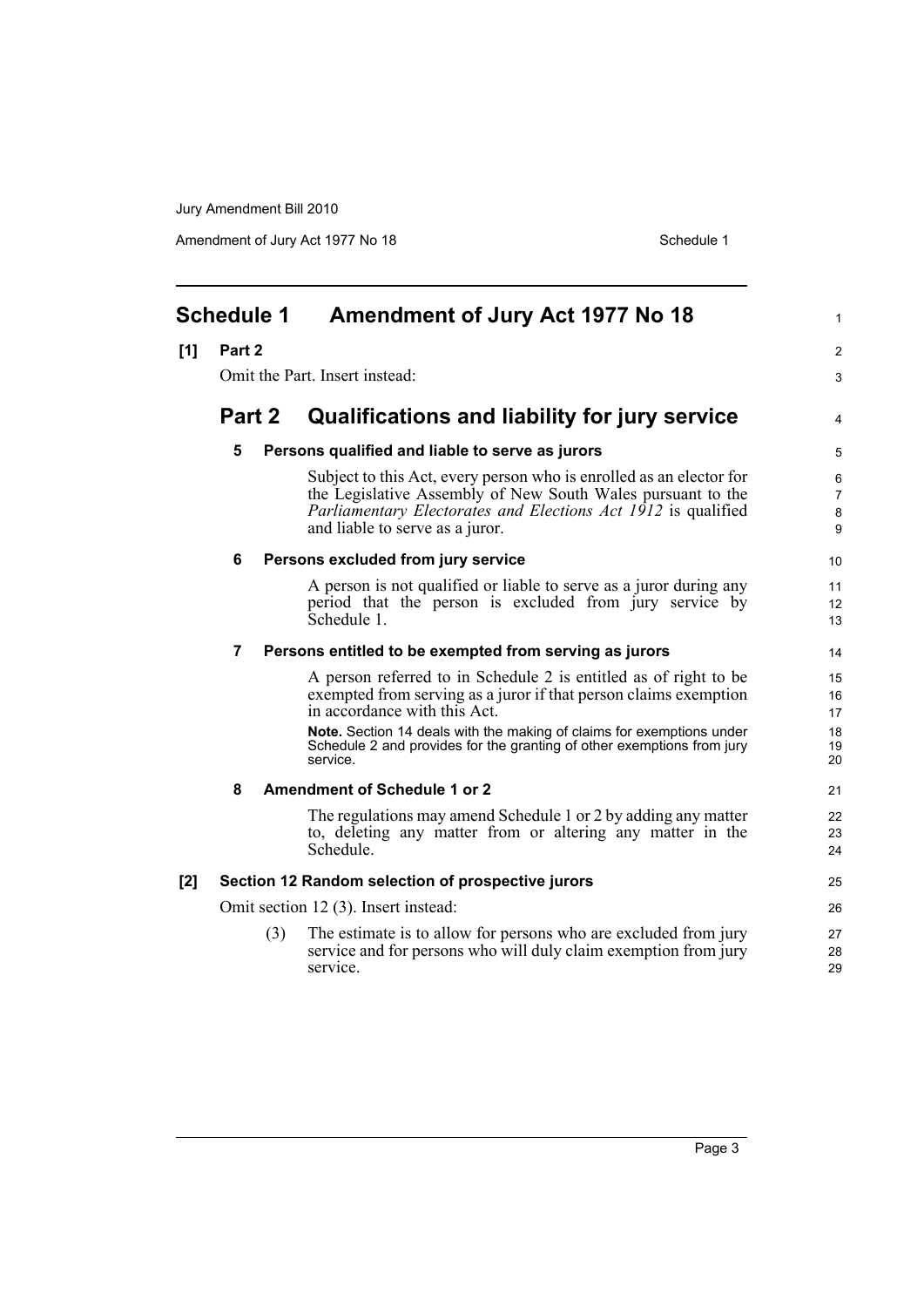Schedule 1 Amendment of Jury Act 1977 No 18

| $[3]$ |    | Sections 13-15 |                                                                                                                                                                                                                                                                                                              | 1                          |
|-------|----|----------------|--------------------------------------------------------------------------------------------------------------------------------------------------------------------------------------------------------------------------------------------------------------------------------------------------------------|----------------------------|
|       |    |                | Omit the sections. Insert instead:                                                                                                                                                                                                                                                                           | $\overline{2}$             |
|       | 13 |                | Persons included on supplementary jury roll to be notified                                                                                                                                                                                                                                                   | 3                          |
|       |    | (1)            | The sheriff must send to each person whose name is included on<br>a supplementary jury roll for a district, and who does not appear<br>to the sheriff to be excluded or exempt from jury service, a notice:                                                                                                  | 4<br>5<br>6                |
|       |    |                | informing the person that it is proposed to include the<br>(a)<br>person on the jury roll, and                                                                                                                                                                                                               | $\overline{7}$<br>8        |
|       |    |                | describing the classes of persons who are excluded from<br>(b)<br>jury service by Schedule 1 and who are entitled as of right<br>to be exempted from jury service under Schedule 2, and                                                                                                                      | 9<br>10 <sup>°</sup><br>11 |
|       |    |                | informing the person that a claim for permanent exemption<br>(c)<br>may be made on the grounds referred to in section $14(2)$<br>or a claim for exemption on showing good cause may be<br>made under section 14 (3), and                                                                                     | 12<br>13<br>14<br>15       |
|       |    |                | (d)<br>containing a question aire that is required to be completed<br>by the person if:                                                                                                                                                                                                                      | 16<br>17                   |
|       |    |                | the person is excluded from jury service or claims<br>(i)<br>exemption from jury service, or                                                                                                                                                                                                                 | 18<br>19                   |
|       |    |                | the particulars of the person appearing on the<br>(ii)<br>questionnaire have changed, or                                                                                                                                                                                                                     | 20<br>21                   |
|       |    |                | the person is otherwise required by the sheriff in the<br>(iii)<br>notice to complete the questionnaire, and                                                                                                                                                                                                 | 22<br>23                   |
|       |    |                | requiring the person, if required to complete the<br>(e)<br>questionnaire, to complete it and return it to the sheriff,<br>within the time specified in the notice.                                                                                                                                          | 24<br>25<br>26             |
|       |    | (2)            | Without limiting the matters that may be included in any such<br>questionnaire, it may include questions as to whether the person<br>has a physical disability that would require some form of<br>assistance or aid to be rendered to the person to enable the person<br>to discharge the duties of a juror. | 27<br>28<br>29<br>30<br>31 |
|       | 14 | sheriff        | Claims for exclusion or exemption from jury service made to                                                                                                                                                                                                                                                  | 32<br>33                   |
|       |    | (1)            | A person may claim to be excluded from jury service by<br>Schedule 1 or exempted from jury service as of right under<br>Schedule 2.                                                                                                                                                                          | 34<br>35<br>36             |
|       |    | (2)            | A person may request the sheriff to exempt him or her<br>permanently from jury service because the person suffers from a<br>permanent mental or physical impairment that results in jury                                                                                                                     | 37<br>38<br>39             |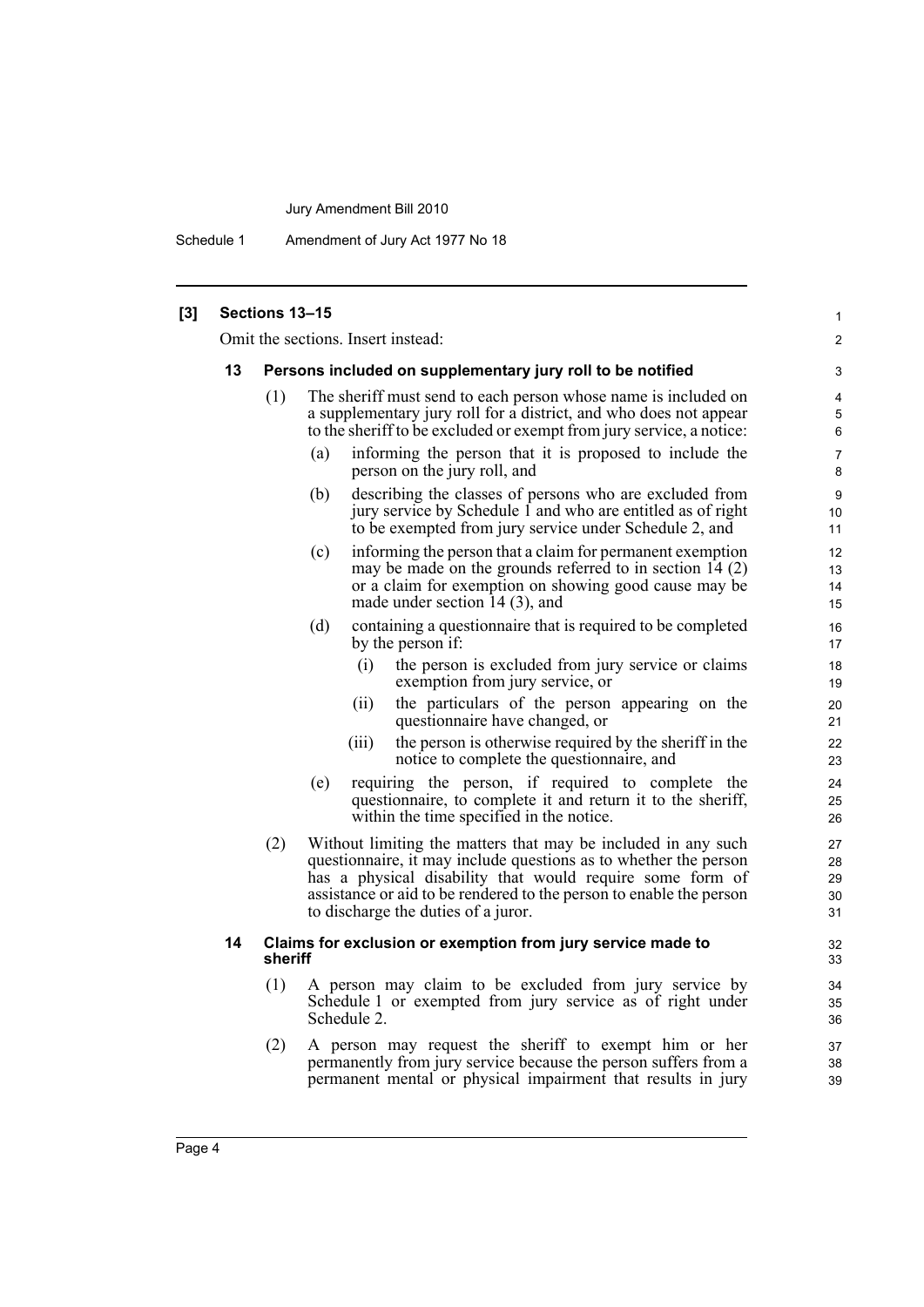Amendment of Jury Act 1977 No 18 Schedule 1

service being incompatible with the person's good health or that otherwise renders the person unable to perform jury service.

(3) A person may request the sheriff to exempt him or her from jury service for the whole or part of any period during which the person may be summoned for jury service by showing good cause for the exemption.

**Note.** Section 14A generally defines what constitutes good cause for the purposes of an exemption.

- (4) The sheriff may exempt a person from jury service whether or not on the request of the person if the sheriff is of the opinion that there is good cause for the exemption.
- (5) A claim or request to be excluded or exempted from jury service may be made:
	- (a) in response to a notice sent to the person under section 13, or
	- (b) by application made in writing to the sheriff and in a form approved by the sheriff.
- (6) A person who has been summoned to attend at a trial or coronial inquest may not be excluded or exempted from jury service under this section after the commencement of the trial or inquest. **Note.** Section 38 enables a person summoned to attend at a court or coronial inquest to be excused from attending by the court or coroner concerned.
- (7) If a person claims or requests to be excluded or exempted from jury service in accordance with this section and the sheriff determines that the person is not excluded or exempted, the sheriff must notify the person in writing of the sheriff's determination and of the person's right to appeal to the Local Court against the determination.

#### **14A What constitutes good cause for the purposes of an exemption from jury service**

For the purposes of this Act, a person has good cause to be exempted or excused from jury service if:

- (a) jury service would cause undue hardship or serious inconvenience to the person, the person's family or the public, or
- (b) some disability associated with that person would render him or her, without reasonable accommodation, unsuitable for or incapable of effectively serving as a juror, or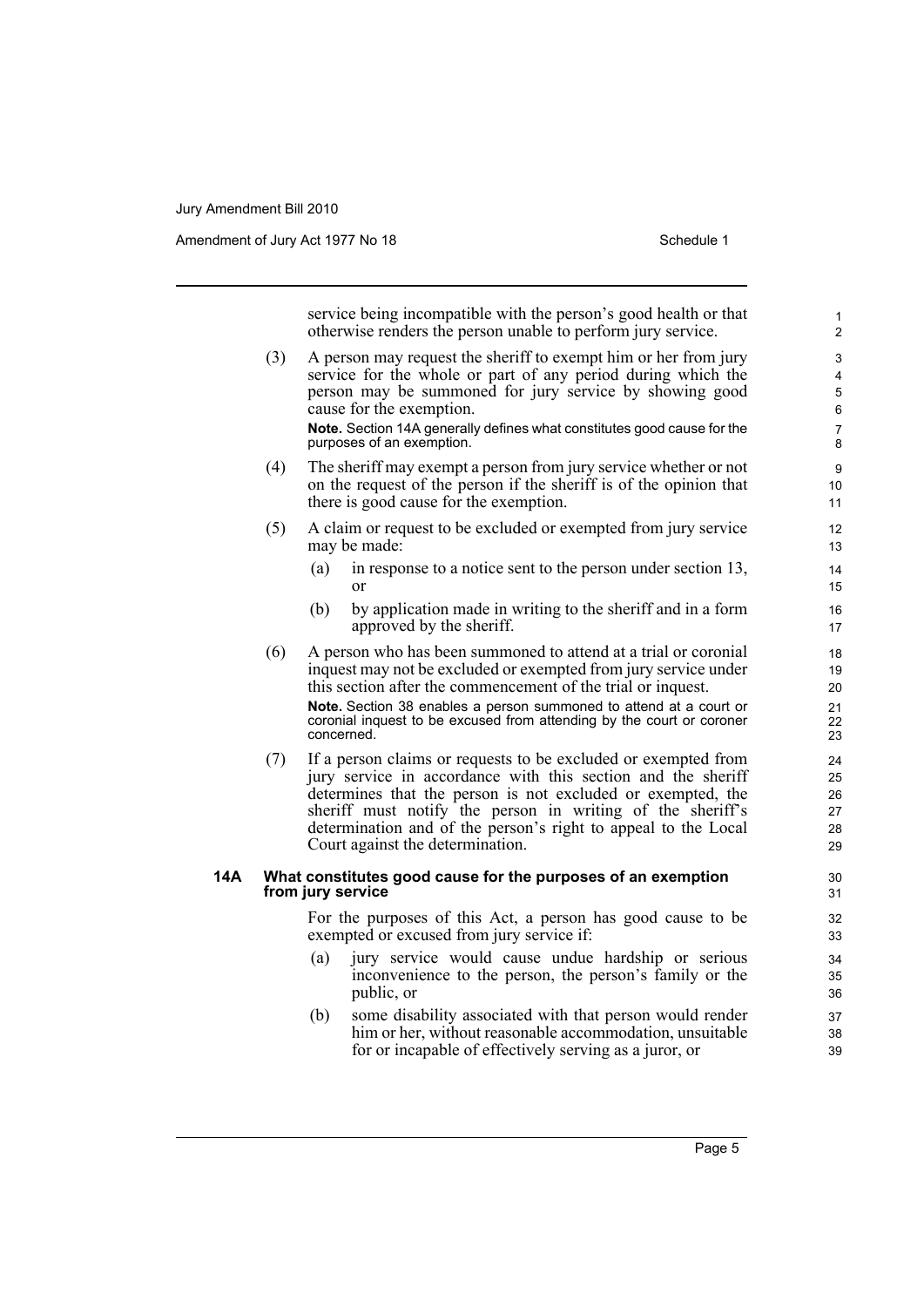Schedule 1 Amendment of Jury Act 1977 No 18

| (c) | a conflict of interest or some other knowledge,          |
|-----|----------------------------------------------------------|
|     | acquaintance or friendship exists that may result in the |
|     | perception of a lack of impartiality in the juror, or    |
|     |                                                          |

(d) there is some other reason that would affect the person's ability to perform the functions of a juror.

#### **14B Deferral of jury service**

- (1) A person who is required by summons to attend for jury service may apply in writing to the sheriff for deferral of jury service to a later time within the period during which the person may be summoned to attend for jury service.
- (2) On receiving the application, the sheriff may defer the person's jury service to a later time within that period.
- (3) If the sheriff decides to refuse the application, the sheriff must inform the applicant in writing of the decision.
- (4) The sheriff may not defer the jury service of a person who has been summoned to attend at a trial or coronial inquest if the trial or inquest has commenced.

#### **14C Sheriff may require information and verification of information**

- (1) The sheriff may require a person who claims or requests to be excluded or exempted from jury service, or applies for deferral of jury service, to provide evidence to the satisfaction of the sheriff to support the claim, request or application.
- (2) The sheriff may require any of the following information to be verified by statutory declaration:
	- (a) information given in a questionnaire under section 13,
	- (b) information provided to the sheriff for the purpose of determining whether or not a person is excluded or is to be exempted from jury service,
	- (c) information provided to the sheriff for the purpose of determining whether or not a person's jury service should be deferred.
- (3) Proceedings may be taken for an offence against this Act or the *Oaths Act 1900* for providing false or misleading information to the sheriff that is required to be verified by statutory declaration. However, a person is not liable to be convicted of an offence under both Acts in relation to the provision of the same information.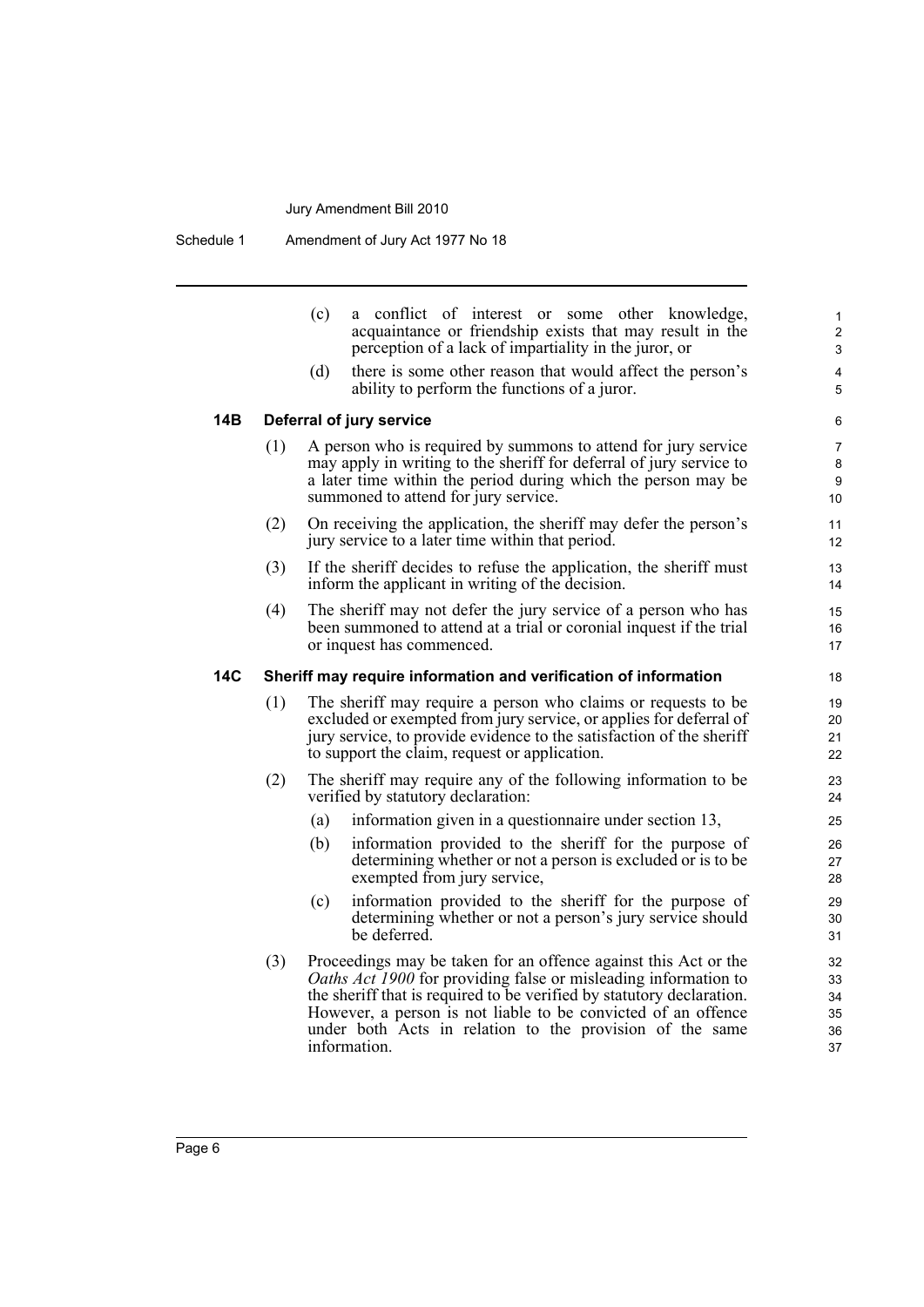| 14D |     |                | Sheriff to amend supplementary jury roll and jury roll to delete<br>persons excluded or exempt from jury service                                                                                                                                            | 1<br>$\overline{c}$     |
|-----|-----|----------------|-------------------------------------------------------------------------------------------------------------------------------------------------------------------------------------------------------------------------------------------------------------|-------------------------|
|     |     |                | The sheriff is to amend a supplementary jury roll or jury roll:                                                                                                                                                                                             | 3                       |
|     |     | (a)            | by deleting the name and particulars of a person if:                                                                                                                                                                                                        | 4                       |
|     |     | (i)            | the sheriff determines that the person is excluded<br>from jury service, or                                                                                                                                                                                 | 5<br>6                  |
|     |     | (ii)           | the person has claimed exemption in accordance<br>with this Act and has been exempted from jury<br>service for the whole of the period during which the<br>person may otherwise be summoned to attend for<br>jury service, or                               | 7<br>8<br>9<br>10<br>11 |
|     |     | (iii)          | the person is dead or no longer resides in the jury<br>district to which the roll relates, or                                                                                                                                                               | 12<br>13                |
|     |     | (b)            | to indicate that a person on the roll has been exempted<br>from jury service for part of the period during which the<br>person may be summoned to attend for jury service, or                                                                               | 14<br>15<br>16          |
|     |     | (c)            | to indicate that the jury service of a person on the roll has<br>been deferred to a specified date in the period during which<br>the person may be summoned to attend for jury service, or                                                                  | 17<br>18<br>19          |
|     |     | (d)            | to correct the particulars relating to any person on the roll.                                                                                                                                                                                              | 20                      |
| 15  |     |                | Appeal against being included on jury roll or being summoned<br>from supplementary jury roll                                                                                                                                                                | 21<br>22                |
|     | (1) |                | A person aggrieved by a determination of the sheriff notified to<br>the person under section 14 may appeal to the Local Court by<br>lodging a notice of appeal with the registrar of that court within<br>21 days after being so notified.                  | 23<br>24<br>25<br>26    |
|     | (2) |                | However, if the person is summoned to attend for jury service on<br>a day occurring before those 21 days have expired and before the<br>notice of appeal is lodged, the appeal is instead to be made (as<br>specified in a notice attached to the summons): | 27<br>28<br>29<br>30    |
|     |     | (a)            | to the judge or coroner having the conduct of the trial or<br>coronial inquest concerned, or                                                                                                                                                                | 31<br>32                |
|     |     | (b)<br>notice. | to such other judge or coroner, or to such associate Judge,<br>magistrate or registrar of a court, as may be specified in the                                                                                                                               | 33<br>34<br>35          |
|     | (3) |                | The court or person to whom an appeal is made under this section<br>must hear and determine the appeal.                                                                                                                                                     | 36<br>37                |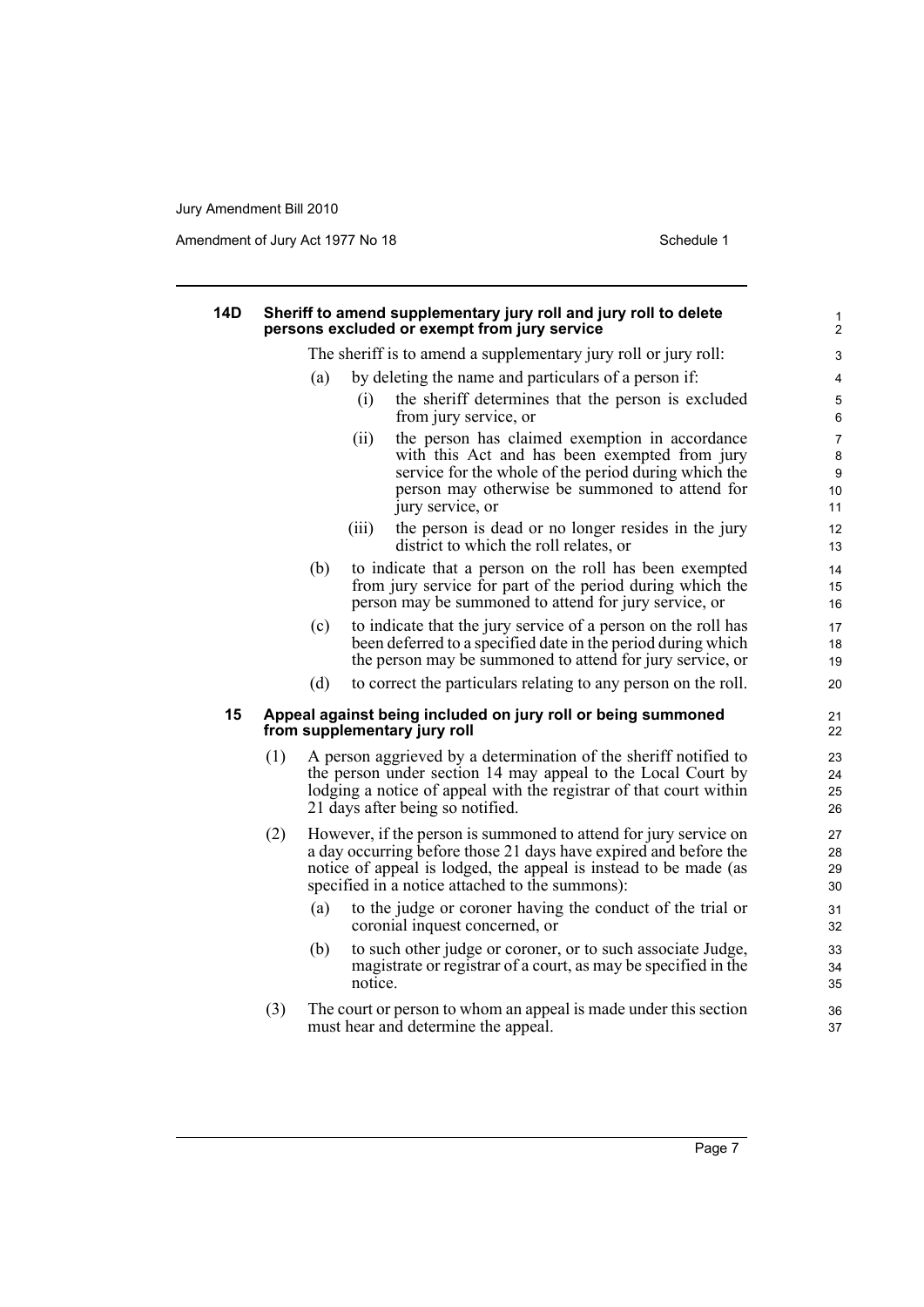Schedule 1 Amendment of Jury Act 1977 No 18

|     | (4)                 | The court or person to whom the appeal is made must allow the<br>appeal and order the sheriff to amend the jury roll or<br>supplementary jury roll appropriately if satisfied that the<br>appellant:                                                                                                      | 1<br>$\overline{\mathbf{c}}$<br>3<br>4 |
|-----|---------------------|-----------------------------------------------------------------------------------------------------------------------------------------------------------------------------------------------------------------------------------------------------------------------------------------------------------|----------------------------------------|
|     |                     | (a)<br>is excluded from jury service, or                                                                                                                                                                                                                                                                  | 5                                      |
|     |                     | is entitled as of right to be exempted from jury service<br>(b)<br>under Schedule 2 and has duly claimed exemption, or                                                                                                                                                                                    | 6<br>7                                 |
|     |                     | should be exempted from jury service on a ground referred<br>(c)<br>to in section 14 $(2)$ or $(3)$ .                                                                                                                                                                                                     | 8<br>9                                 |
|     | (5)                 | If the court or person to whom the appeal is made is satisfied that<br>the appellant, having been summoned for jury service, has good<br>cause to be excused from attending at the relevant court or<br>inquest, the court or person must excuse the appellant from<br>attendance.                        | 10<br>11<br>12<br>13<br>14             |
|     | (6)                 | In any case not covered by subsection $(4)$ or $(5)$ , the court or<br>person to whom the appeal is made must disallow the appeal.                                                                                                                                                                        | 15<br>16                               |
|     | (7)                 | A decision under this section is final and conclusive and is to be<br>given effect by the sheriff.                                                                                                                                                                                                        | 17<br>18                               |
|     | (8)                 | A person who has lodged an appeal under this section that has not<br>been heard and determined is taken, for the purposes of<br>section 38, to have good cause to be excused from attending at a<br>court or coronial inquest in accordance with a summons.                                               | 19<br>20<br>21<br>22                   |
| [4] |                     | Section 15A Periodic updating of jury roll                                                                                                                                                                                                                                                                | 23                                     |
|     |                     | Omit "section 14" from section 15A (1). Insert instead "section 14D".                                                                                                                                                                                                                                     | 24                                     |
| [5] |                     | Section 37 Certain persons and jurors not required to disclose identity                                                                                                                                                                                                                                   | 25                                     |
|     |                     | Omit "section 38 (1) (b)" from section 37 (1). Insert instead "section 38 (1)".                                                                                                                                                                                                                           | 26                                     |
| [6] | Sections 18 and 18A |                                                                                                                                                                                                                                                                                                           | 27                                     |
|     | Omit the sections.  |                                                                                                                                                                                                                                                                                                           | 28                                     |
| [7] | inquest             | Section 38 Person summoned for jury service may be excused at trial or                                                                                                                                                                                                                                    | 29<br>30                               |
|     |                     | Omit section 38 $(1)$ – $(6)$ . Insert instead:                                                                                                                                                                                                                                                           | 31                                     |
|     | (1)                 | A court or coroner conducting a trial or a coronial inquest may<br>excuse a person for good cause from attending in pursuance of a<br>summons at any time on or after the day on which the person's<br>attendance is required.<br>Note. Section 14A generally defines what constitutes good cause for the | 32<br>33<br>34<br>35<br>36             |
|     |                     | purposes of excusing a person from jury service.                                                                                                                                                                                                                                                          | 37                                     |
|     |                     |                                                                                                                                                                                                                                                                                                           |                                        |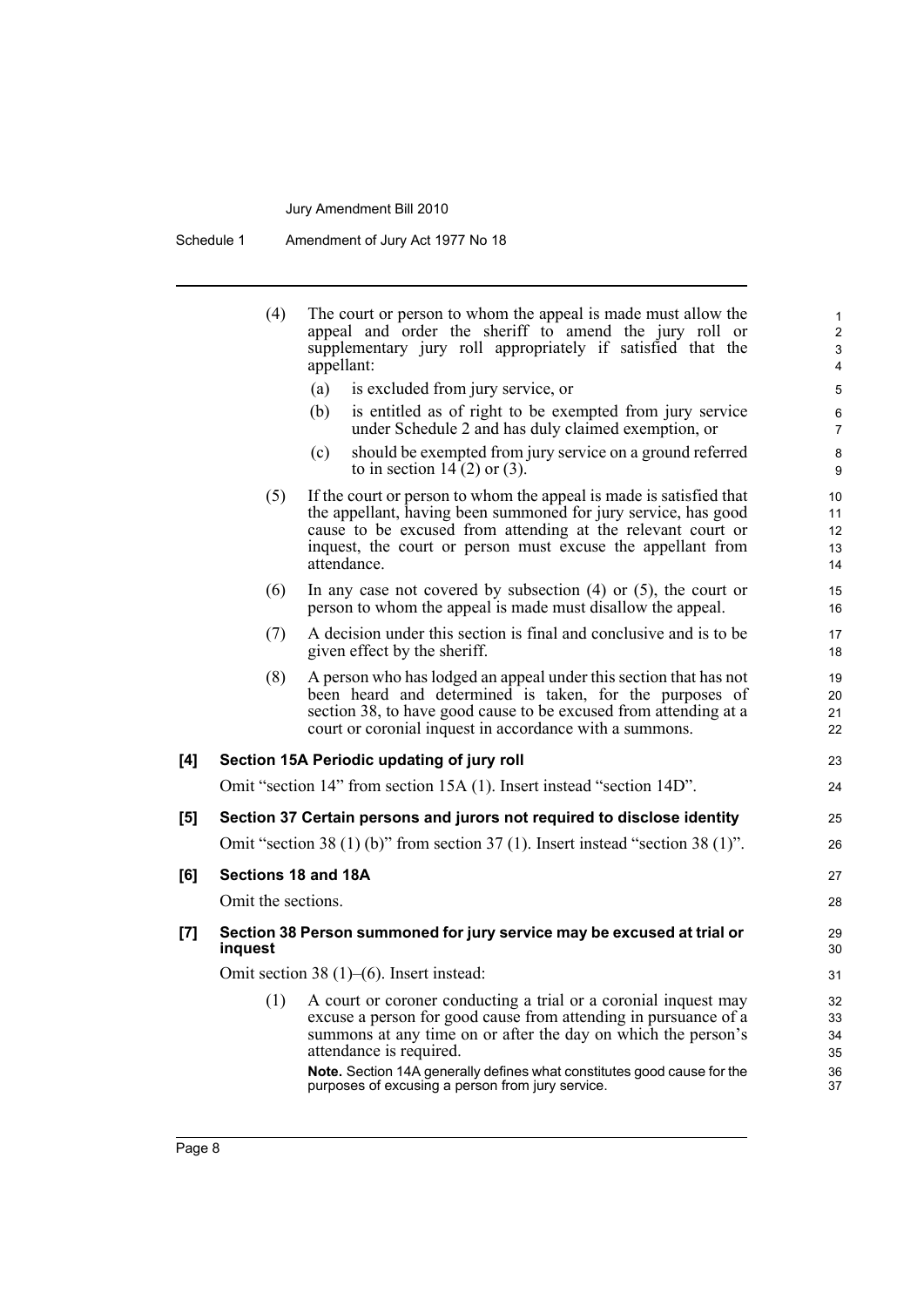|      | (2) | A person may be excused under subsection $(1)$ :                                                                                                                                                                                                                                                                       | 1                             |
|------|-----|------------------------------------------------------------------------------------------------------------------------------------------------------------------------------------------------------------------------------------------------------------------------------------------------------------------------|-------------------------------|
|      |     | on the person's request or on the court's or coroner's own<br>(a)<br>motion, and                                                                                                                                                                                                                                       | $\overline{\mathbf{c}}$<br>3  |
|      |     | even if the sheriff has previously determined not to excuse<br>(b)<br>the person for that cause.                                                                                                                                                                                                                       | 4<br>5                        |
|      | (3) | A person who makes a request to be excused under subsection $(1)$<br>may make the request in writing to the court or coroner if the<br>circumstances of the request relate to the person's health or may<br>cause embarrassment or distress if made public.                                                            | 6<br>$\overline{7}$<br>8<br>9 |
|      | (4) | A person may be excused under subsection (1) for the whole or<br>any part of the time that the person's attendance is required.                                                                                                                                                                                        | 10<br>11                      |
|      | (5) | A court or coroner may require a person to make any request to<br>be excused under subsection $(1)$ on oath unless the request is<br>made in writing in accordance with subsection (3).                                                                                                                                | 12<br>13<br>14                |
|      | (6) | If a person is excused under subsection $(1)$ or by the sheriff in<br>accordance with section 14 after the issue of the relevant<br>summons, the panel and the card relating to that person are to be<br>clearly marked accordingly and the card kept apart from the cards<br>relating to other persons on that panel. | 15<br>16<br>17<br>18<br>19    |
| [8]  |     | Section 48 Balloting for jury in criminal proceedings                                                                                                                                                                                                                                                                  | 20                            |
|      |     | Omit "appear" where secondly occurring in section 48 (2) (b).                                                                                                                                                                                                                                                          | 21                            |
| [9]  |     | Section 53A Mandatory discharge of individual juror                                                                                                                                                                                                                                                                    | 22                            |
|      |     | Omit section 53A (1). Insert instead:                                                                                                                                                                                                                                                                                  | 23                            |
|      | (1) | The court or coroner must discharge a juror if, in the course of<br>any trial or coronial inquest:                                                                                                                                                                                                                     | 24<br>25                      |
|      |     | it is found that the juror was mistakenly or irregularly<br>(a)<br>empanelled, whether because the juror was excluded from<br>jury service or was otherwise not returned and selected in<br>accordance with this Act, or                                                                                               | 26<br>27<br>28<br>29          |
|      |     | the juror has become excluded from jury service, or<br>(b)                                                                                                                                                                                                                                                             | 30                            |
|      |     | the juror has engaged in misconduct in relation to the trial<br>(c)<br>or coronial inquest.                                                                                                                                                                                                                            | 31<br>32                      |
| [10] |     | Section 53B Discretionary discharge of individual juror                                                                                                                                                                                                                                                                | 33                            |
|      |     | Omit section 53B (a) and the note to that paragraph. Insert instead:                                                                                                                                                                                                                                                   | 34                            |
|      |     | the juror (though able to discharge the duties of a juror)<br>(a)<br>has, in the judge's or coroner's opinion, become so ill,<br>infirm or incapacitated as to be likely to become unable to                                                                                                                           | 35<br>36<br>37                |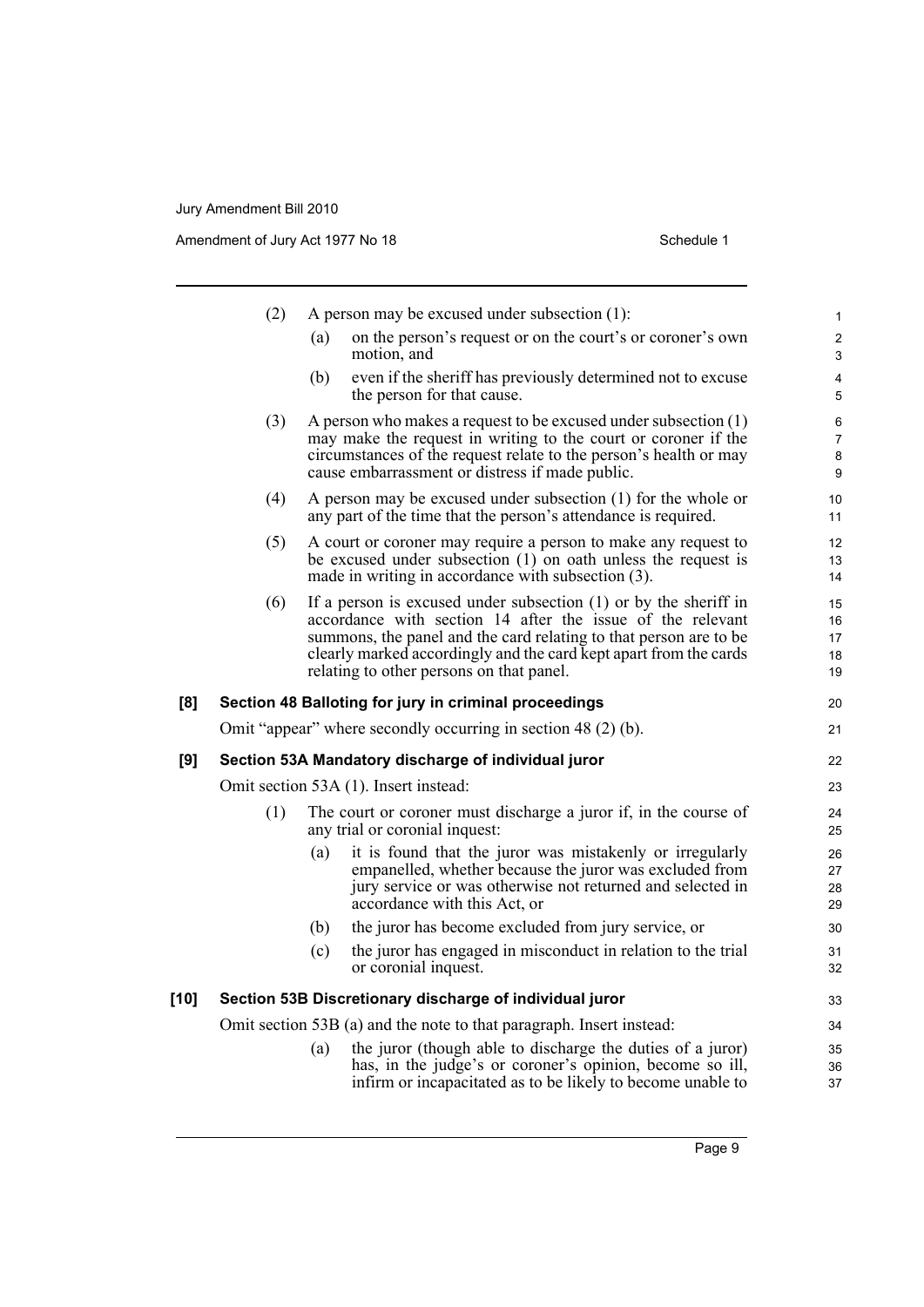Schedule 1 Amendment of Jury Act 1977 No 18

serve as a juror before the jury delivers their verdict or has become so ill as to be a health risk to other jurors or persons present at the trial or coronial inquest, or

25 26

#### **[11] Section 62**

Omit the section. Insert instead:

#### **62 Supply of false or misleading information to sheriff**

- (1) A person must not provide any information or produce any document to the sheriff that the person knows to be false or misleading in a material respect:
	- (a) when claiming to be excluded from jury service under Schedule 1 or to be entitled as of right to be exempted from jury service under Schedule 2, or
	- (b) when requesting an exemption from jury service under section 14, or
	- (c) when applying for deferral of jury service under section 14B, or
	- (d) when claiming otherwise that the person is not or will not be available for jury service, or
	- (e) in connection with a claim for payment under section 72.
- (2) A person must not cause or permit any representation the person knows to be false or misleading in a material respect to be made to the sheriff on the person's behalf, or on behalf of another person, for the purpose of evading jury service. Maximum penalty: 50 penalty units.

#### **[12] Section 62A**

Omit the section. Insert instead:

#### **62A Failure to inform sheriff of exclusion from jury service**

A person summoned to attend at a court or coronial inquest who knows that he or she is excluded from jury service must, before the day on which the person's attendance is required, inform the sheriff of that fact and the reason why the person is excluded from jury service.

Maximum penalty: 10 penalty units.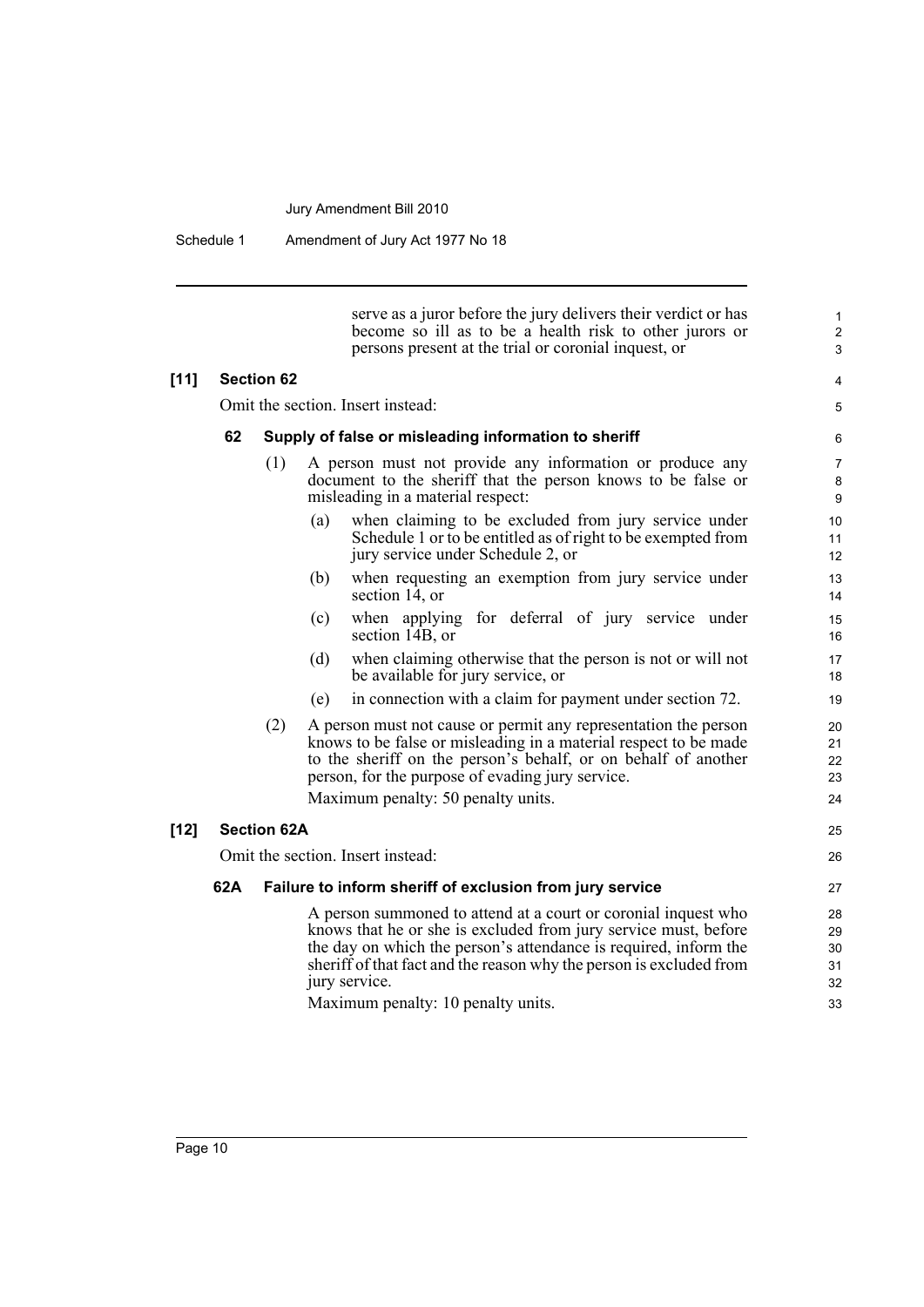| $[13]$ |             | for jury service       | Section 69 Unlawful dismissal of or prejudice to employees summoned                                                                                                                                                                                                                                                   | $\mathbf{1}$<br>$\overline{2}$   |
|--------|-------------|------------------------|-----------------------------------------------------------------------------------------------------------------------------------------------------------------------------------------------------------------------------------------------------------------------------------------------------------------------|----------------------------------|
|        | and $(7)$ . |                        | Omit "Penalty: 20 penalty units." wherever occurring in section 69 (1), (5)                                                                                                                                                                                                                                           | 3<br>4                           |
| $[14]$ |             | <b>Section 69 (10)</b> |                                                                                                                                                                                                                                                                                                                       | 5                                |
|        |             |                        | Omit the subsection. Insert instead:                                                                                                                                                                                                                                                                                  | 6                                |
|        |             | (10)                   | In this section:                                                                                                                                                                                                                                                                                                      | $\overline{7}$                   |
|        |             |                        | employee means:                                                                                                                                                                                                                                                                                                       | 8                                |
|        |             |                        | a full-time employee, or<br>(a)                                                                                                                                                                                                                                                                                       | 9                                |
|        |             |                        | (b)<br>an employee who, as a regular casual employee (or partly<br>as a regular casual employee and partly as a full-time or<br>part-time employee), has worked with the employer for at<br>least 12 months on an unbroken, regular and systematic<br>basis (including any period of authorised leave or<br>absence). | 10<br>11<br>12<br>13<br>14<br>15 |
|        |             |                        | <i>employer</i> includes a person acting on behalf of the employer.                                                                                                                                                                                                                                                   | 16                               |
| $[15]$ |             | <b>Section 69</b>      |                                                                                                                                                                                                                                                                                                                       | 17                               |
|        |             |                        | Insert at the end of the section:                                                                                                                                                                                                                                                                                     |                                  |
|        |             |                        | Maximum penalty: 200 penalty units (in the case of a<br>corporation) or 50 penalty units or imprisonment for 12 months,<br>or both (in the case of an individual).                                                                                                                                                    | 18<br>19<br>20<br>21             |
| $[16]$ |             | <b>Section 69A</b>     |                                                                                                                                                                                                                                                                                                                       | 22                               |
|        |             |                        | Insert after section 69:                                                                                                                                                                                                                                                                                              | 23                               |
|        | 69A         |                        | Other offences relating to employment conditions of jurors                                                                                                                                                                                                                                                            | 24                               |
|        |             | (1)                    | An employer must not require an employee to use any leave to                                                                                                                                                                                                                                                          |                                  |
|        |             |                        | which the employee is entitled for the purpose of complying with<br>a summons to serve as a juror.                                                                                                                                                                                                                    | 25<br>26<br>27                   |
|        |             | (2)                    | Subsection (1) does not prevent an employee from requesting to<br>use any leave to which he or she is entitled for the purpose of<br>complying with a summons to serve as a juror, or an employer<br>from granting any such request.                                                                                  | 28<br>29<br>30<br>31             |
|        |             | (3)                    | An employer must not require an employee:                                                                                                                                                                                                                                                                             | 32                               |
|        |             |                        | to carry out any work on any day on which the employee<br>(a)<br>is serving as a juror, or                                                                                                                                                                                                                            | 33<br>34                         |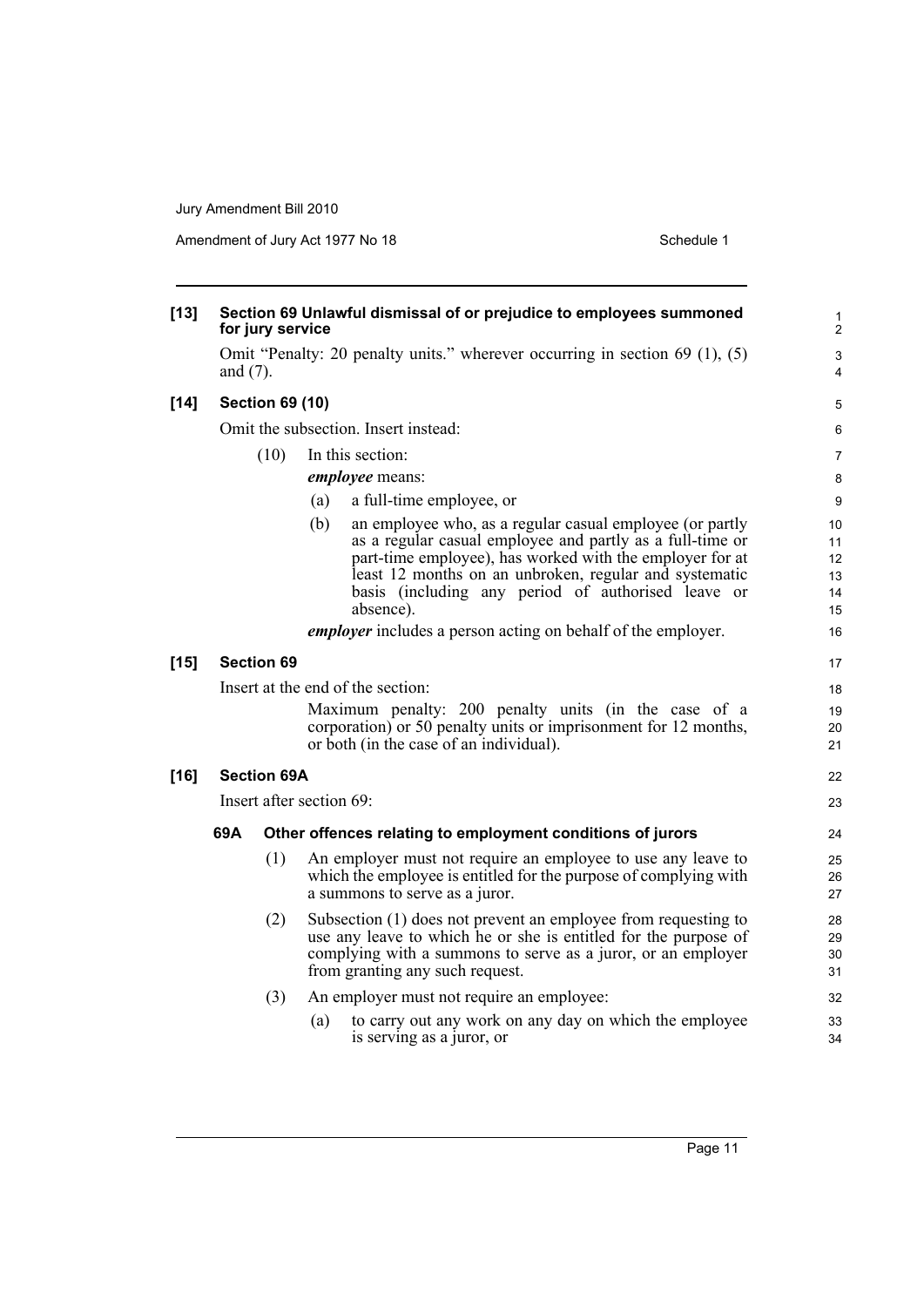|        |                       | (b)<br>to undertake any additional hours of work to compensate<br>for work time lost by the employee while serving as a<br>juror.                                                                                                                                                                                     | 1<br>$\overline{\mathbf{c}}$<br>3 |
|--------|-----------------------|-----------------------------------------------------------------------------------------------------------------------------------------------------------------------------------------------------------------------------------------------------------------------------------------------------------------------|-----------------------------------|
|        | (4)                   | Subsection (3) does not prevent an employer from requiring an<br>employee who is empanelled as a juror to carry out work during<br>normal working hours on any day if the jury of which the<br>employee is a member is not required to attend at the relevant<br>court or coronial inquest on that day.               | 4<br>5<br>6<br>7<br>8             |
|        | (5)                   | In this section:                                                                                                                                                                                                                                                                                                      | 9                                 |
|        |                       | employee means:                                                                                                                                                                                                                                                                                                       | 10                                |
|        |                       | a full-time employee, or<br>(a)                                                                                                                                                                                                                                                                                       | 11                                |
|        |                       | (b)<br>an employee who, as a regular casual employee (or partly<br>as a regular casual employee and partly as a full-time or<br>part-time employee), has worked with the employer for at<br>least 12 months on an unbroken, regular and systematic<br>basis (including any period of authorised leave or<br>absence). | 12<br>13<br>14<br>15<br>16<br>17  |
|        |                       | <i>employer</i> includes a person acting on behalf of the employer.                                                                                                                                                                                                                                                   | 18                                |
|        |                       | normal working hours means the period between 9 am and 6 pm<br>on any day that is not a Saturday, Sunday or public holiday.                                                                                                                                                                                           | 19<br>20                          |
|        |                       | Maximum penalty: 20 penalty units.                                                                                                                                                                                                                                                                                    | 21                                |
| $[17]$ |                       | <b>Section 72 Payment for jury service</b>                                                                                                                                                                                                                                                                            | 22                                |
|        |                       | Omit section 72 (1) and (1A). Insert instead:                                                                                                                                                                                                                                                                         | 23                                |
|        | (1)                   | Subject to the regulations, a person is entitled to be paid an<br>amount determined in accordance with the regulations for<br>attendance for jury service at a court or coronial inquest.                                                                                                                             | 24<br>25<br>26                    |
|        | (1A)                  | However, a person is not so entitled if the person attends for jury<br>service in accordance with the summons and then successfully<br>applies to be excused from attending further for jury service.                                                                                                                 | 27<br>28<br>29                    |
| $[18]$ |                       | Section 73 Verdict not invalidated in certain cases                                                                                                                                                                                                                                                                   | 30                                |
|        | section 73 $(1)$ (a). | Omit "disqualified from serving, or was ineligible to serve, as a juror" from                                                                                                                                                                                                                                         | 31<br>32                          |
|        |                       | Insert instead "excluded from jury service".                                                                                                                                                                                                                                                                          | 33                                |
| $[19]$ | Section 73 (1) (a1)   |                                                                                                                                                                                                                                                                                                                       | 34                                |
|        |                       | Omit "disqualified from serving or ineligible to serve as a juror".                                                                                                                                                                                                                                                   | 35                                |
|        |                       | Insert instead "excluded from jury service".                                                                                                                                                                                                                                                                          | 36                                |
|        |                       |                                                                                                                                                                                                                                                                                                                       |                                   |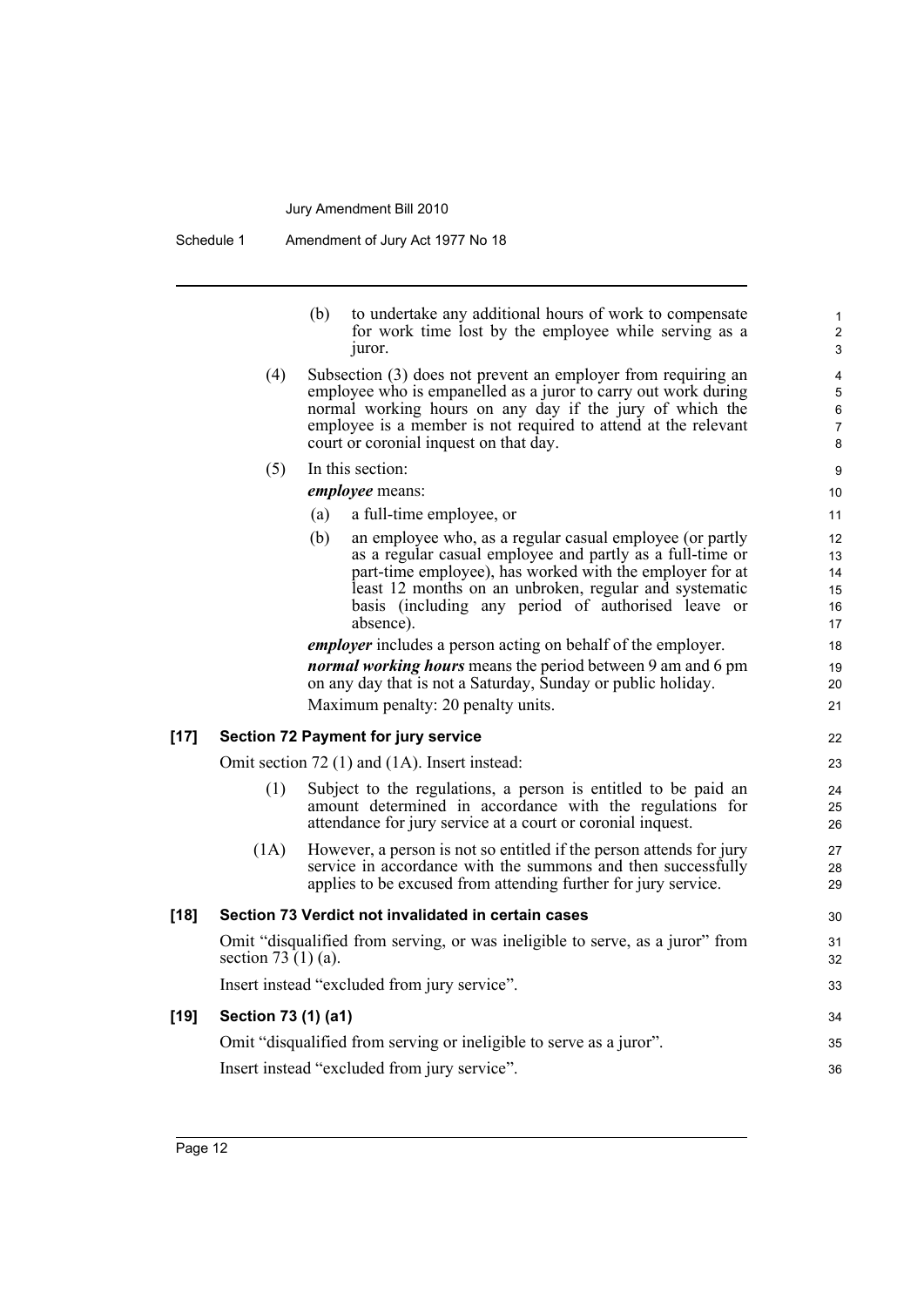| [20]   |                   | Section 75A Information to be supplied to sheriff                                                                                                                                                                                                                | 1                              |
|--------|-------------------|------------------------------------------------------------------------------------------------------------------------------------------------------------------------------------------------------------------------------------------------------------------|--------------------------------|
|        |                   | Insert after section $75A(2)$ :                                                                                                                                                                                                                                  | $\overline{c}$                 |
|        | (2A)              | For the purpose of determining whether a person proposed to be<br>summoned for jury service should be excluded from jury service,<br>the sheriff may request the Commissioner of Police to provide<br>information relating to the criminal record of the person. | 3<br>4<br>5<br>6               |
|        | (2B)              | For the purpose of checking the relevant details of a person<br>proposed to be summoned for jury service, the sheriff may<br>request the Chief Executive of the Roads and Traffic Authority to<br>provide information relating to the person.                    | $\overline{7}$<br>8<br>9<br>10 |
|        | (2C)              | The Commissioner of Police or the Chief Executive of the Roads<br>and Traffic Authority is required and permitted to comply with a<br>request made by the sheriff under this section.                                                                            | 11<br>12<br>13                 |
| $[21]$ |                   | Section 75C Juror may report misconduct and other irregularities                                                                                                                                                                                                 | 14                             |
|        |                   | Omit paragraph (b) of the definition of <i>irregularity</i> in section 75C (4).                                                                                                                                                                                  | 15                             |
|        | Insert instead:   |                                                                                                                                                                                                                                                                  | 16                             |
|        |                   | a juror becoming excluded from jury service,<br>(b)                                                                                                                                                                                                              | 17                             |
| $[22]$ | Schedules 1 and 2 |                                                                                                                                                                                                                                                                  | 18                             |
|        |                   | Omit the Schedules. Insert instead:                                                                                                                                                                                                                              | 19                             |
|        | <b>Schedule 1</b> | Persons excluded from jury service                                                                                                                                                                                                                               | 20                             |
|        |                   | (Section 6)                                                                                                                                                                                                                                                      | 21                             |
|        | 1                 | Persons having committed certain serious offences excluded from<br>jury service for life                                                                                                                                                                         | 22<br>23                       |
|        | (1)               | A person is excluded from jury service for life if the person has<br>been found guilty or convicted of any of the following offences<br>(wherever committed):                                                                                                    | 24<br>25<br>26                 |
|        |                   | an offence that, if committed in New South Wales, would<br>(a)<br>be punishable with a maximum penalty of life<br>imprisonment,                                                                                                                                  | 27<br>28<br>29                 |
|        |                   | (b)<br>an offence that involves a terrorist act within the meaning<br>of the Terrorism (Police Powers) Act 2002,                                                                                                                                                 | 30<br>31                       |
|        |                   | an offence under Part 7 (Public justice offences) of the<br>(c)<br>Crimes Act 1900,                                                                                                                                                                              | 32<br>33                       |
|        |                   | a sexual offence within the meaning of section 7 of the<br>(d)<br>Criminal Records Act 1991.                                                                                                                                                                     | 34<br>35                       |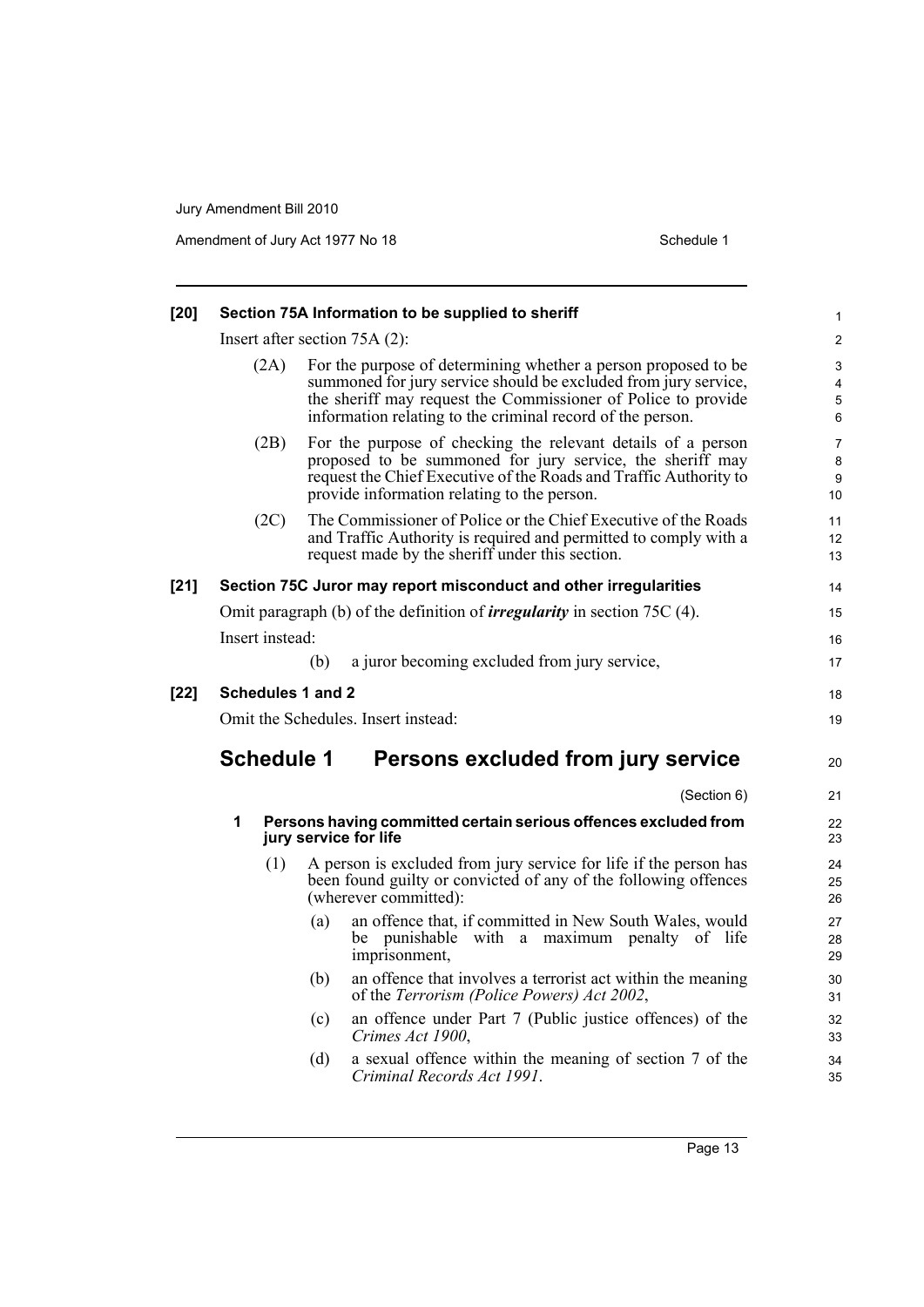Schedule 1 Amendment of Jury Act 1977 No 18

|   | (2) |           | Despite subclause $(1)$ , the exclusion referred to in that subclause<br>ceases to apply if:                                                                                                | 1<br>$\overline{2}$                 |
|---|-----|-----------|---------------------------------------------------------------------------------------------------------------------------------------------------------------------------------------------|-------------------------------------|
|   |     | (a)       | the relevant finding of guilt has been quashed or annulled<br>or a pardon has been granted in respect of the finding of<br>guilt, or                                                        | 3<br>4<br>5                         |
|   |     | (b)       | the relevant conviction has been quashed or annulled or a<br>pardon has been granted in respect of the conviction.                                                                          | 6<br>$\overline{7}$                 |
| 2 |     |           | Persons serving or having served sentence of imprisonment                                                                                                                                   | 8                                   |
|   | (1) |           | This clause does not apply to an offence referred to in clause 1.                                                                                                                           | 9                                   |
|   | (2) | 18 years. | A person is excluded from jury service while serving a sentence<br>of imprisonment (in New South Wales or elsewhere) for an<br>offence committed when the person was of or above the age of | 10<br>11<br>$12 \overline{ }$<br>13 |
|   | (3) |           | A person is excluded from jury service:                                                                                                                                                     | 14                                  |
|   |     | (a)       | for 7 years after serving such a sentence or sentences of<br>imprisonment of less than 3 consecutive months, or                                                                             | 15<br>16                            |
|   |     | (b)       | for 10 years after serving such a sentence or sentences of<br>imprisonment of 3 consecutive months or more.                                                                                 | 17<br>18                            |
|   | (4) |           | Subclause $(3)$ does not apply to:                                                                                                                                                          | 19                                  |
|   |     | (a)       | a sentence of imprisonment that has been quashed or<br>converted to a non-custodial sentence on appeal, or                                                                                  | 20<br>21                            |
|   |     | (b)       | a sentence of imprisonment in respect of a conviction that<br>has been quashed or annulled or for which a pardon has<br>been granted, or                                                    | 22<br>23<br>24                      |
|   |     | (c)       | a sentence of imprisonment for failure to pay a fine.                                                                                                                                       | 25                                  |
|   | (5) |           | In this clause, <i>sentence of imprisonment</i> includes the following:                                                                                                                     | 26                                  |
|   |     | (a)       | a sentence of imprisonment the subject of a periodic<br>detention order or home detention order under the Crimes<br>(Sentencing Procedure) Act 1999,                                        | 27<br>28<br>29                      |
|   |     | (b)       | a suspended sentence of imprisonment,                                                                                                                                                       | 30                                  |
|   |     | (c)       | compulsory drug treatment detention within the meaning<br>of the Crimes (Administration of Sentences) Act 1999,                                                                             | 31<br>32                            |
|   |     | (d)       | a sentence of imprisonment, a suspended sentence or<br>detention of a similar nature to those referred to in<br>paragraphs $(a)$ –(c) served in another jurisdiction.                       | 33<br>34<br>35                      |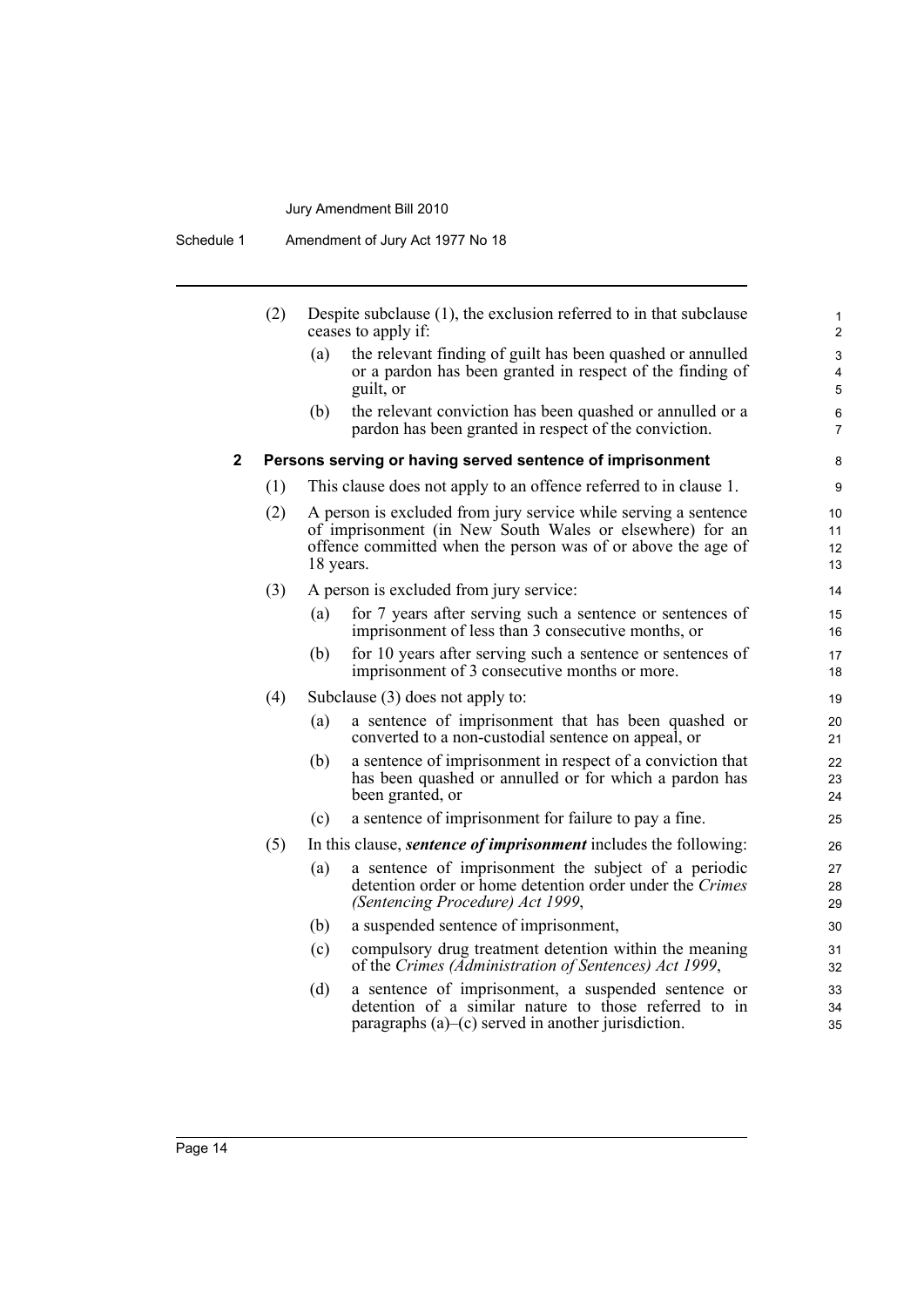|   | (6)                                                                      |                                                                                                                                                                                                                                                                                                               | In this clause, a reference to serving a sentence of imprisonment<br>includes a reference to:                                                                                                                                                                                                                                                 | 1<br>$\overline{c}$        |  |  |  |  |
|---|--------------------------------------------------------------------------|---------------------------------------------------------------------------------------------------------------------------------------------------------------------------------------------------------------------------------------------------------------------------------------------------------------|-----------------------------------------------------------------------------------------------------------------------------------------------------------------------------------------------------------------------------------------------------------------------------------------------------------------------------------------------|----------------------------|--|--|--|--|
|   |                                                                          | (a)                                                                                                                                                                                                                                                                                                           | being subject to a suspended sentence of imprisonment, or                                                                                                                                                                                                                                                                                     | 3                          |  |  |  |  |
|   |                                                                          | (b)                                                                                                                                                                                                                                                                                                           | being on probation or parole after serving part of a<br>sentence of imprisonment.                                                                                                                                                                                                                                                             | 4<br>5                     |  |  |  |  |
| 3 |                                                                          |                                                                                                                                                                                                                                                                                                               | Persons serving or having served period of detention                                                                                                                                                                                                                                                                                          | 6                          |  |  |  |  |
|   | (1)                                                                      | This clause does not apply to an offence referred to in clause 1.                                                                                                                                                                                                                                             |                                                                                                                                                                                                                                                                                                                                               |                            |  |  |  |  |
|   | (2)                                                                      | A person is excluded from jury service during any period in<br>which the person is detained in a detention centre or other<br>institution for juvenile offenders, or in a correctional centre, as a<br>result of being found guilty of an offence committed when the<br>person was under the age of 18 years. |                                                                                                                                                                                                                                                                                                                                               |                            |  |  |  |  |
|   | (3)                                                                      |                                                                                                                                                                                                                                                                                                               | A person who has been found guilty of an offence committed<br>when the person was under the age of 18 years and as a result has<br>been detained in a detention centre or other institution for<br>juvenile offenders, or in a correctional centre, is excluded from<br>jury service for 3 years after the expiry of the period of detention. | 13<br>14<br>15<br>16<br>17 |  |  |  |  |
|   | (4)                                                                      |                                                                                                                                                                                                                                                                                                               | Subclause (3) does not apply to:                                                                                                                                                                                                                                                                                                              | 18                         |  |  |  |  |
|   |                                                                          | (a)                                                                                                                                                                                                                                                                                                           | any period of detention converted to a non-custodial<br>penalty on appeal or where the relevant order made on the<br>finding of guilt has been quashed, or                                                                                                                                                                                    | 19<br>20<br>21             |  |  |  |  |
|   |                                                                          | (b)                                                                                                                                                                                                                                                                                                           | a period of detention in respect of a finding of guilt that has<br>been quashed or annulled or for which a pardon has been<br>granted, or                                                                                                                                                                                                     | 22<br>23<br>24             |  |  |  |  |
|   |                                                                          | (c)                                                                                                                                                                                                                                                                                                           | a period of detention for failure to pay a fine.                                                                                                                                                                                                                                                                                              | 25                         |  |  |  |  |
|   | (5)                                                                      | In this clause, a reference to being detained in a detention centre<br>or other institution for juvenile offenders includes a reference to:                                                                                                                                                                   |                                                                                                                                                                                                                                                                                                                                               |                            |  |  |  |  |
|   |                                                                          | (a)                                                                                                                                                                                                                                                                                                           | being subject to an order for such detention where the<br>operation of the order is suspended, or                                                                                                                                                                                                                                             | 28<br>29                   |  |  |  |  |
|   |                                                                          | (b)                                                                                                                                                                                                                                                                                                           | being on probation or parole after serving part of a period<br>of detention.                                                                                                                                                                                                                                                                  | 30<br>31                   |  |  |  |  |
| 4 | Persons subject to certain orders and disqualifications or in<br>custody |                                                                                                                                                                                                                                                                                                               |                                                                                                                                                                                                                                                                                                                                               |                            |  |  |  |  |
|   | (1)                                                                      | A person is excluded from jury service during any period in<br>which the person is bound by an order made in New South Wales<br>or elsewhere pursuant to or consequent on a criminal charge or                                                                                                                |                                                                                                                                                                                                                                                                                                                                               |                            |  |  |  |  |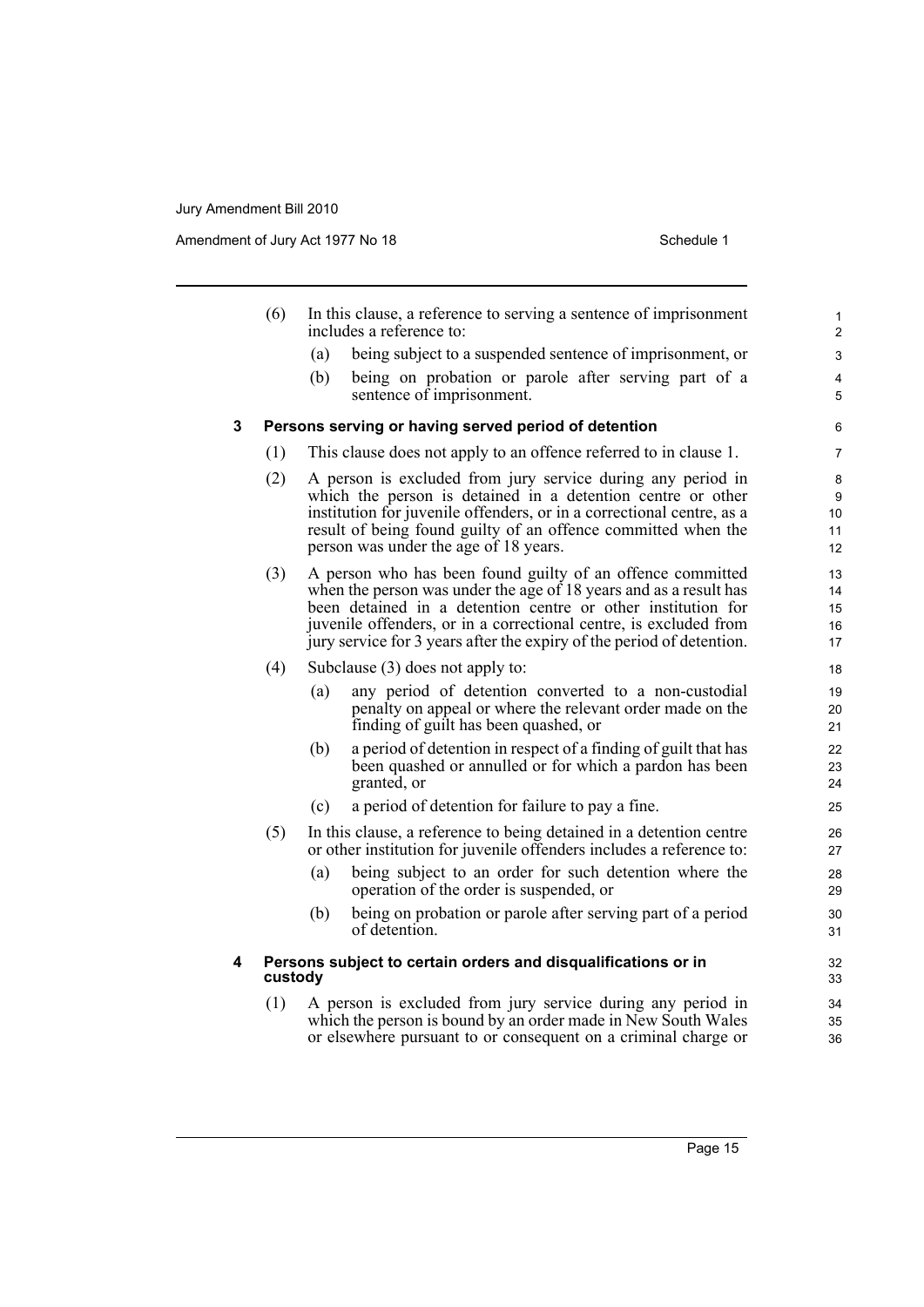conviction including the following orders so made, but not including an order for compensation:

(a) an apprehended violence order within the meaning of the *Crimes (Domestic and Personal Violence) Act 2007*,

- (b) a community service order or an order under section 9, 10 or 11 of the *Crimes (Sentencing Procedure) Act 1999*,
- (c) an extended supervision order, a continuing detention order or an interim detention order under the *Crimes (Serious Sex Offenders) Act 2006*,
- (d) a non-association order or place restriction order within the meaning of the *Crimes (Sentencing Procedure) Act 1999*,
- (e) a prohibition order or contact prohibition order within the meaning of the *Child Protection (Offenders Prohibition Orders) Act 2004*,
- (f) an order under section 7A of the *Drug Court Act 1998*,
- (g) an intervention program order within the meaning of the *Crimes (Sentencing Procedure) Act 1999*.
- (2) A person is excluded from jury service during any period in which the person is:
	- (a) a person in custody within the meaning of section 249 of the *Crimes (Administration of Sentences) Act 1999*, or
	- (b) awaiting trial or sentence for an offence or the determination of appeal proceedings in relation to an offence for which the person has been found guilty or convicted, or
	- (c) subject to a preventative detention order within the meaning of Part 2A of the *Terrorism (Police Powers) Act 2002* or a control order or interim control order under Division 104 of the *Criminal Code* of the Commonwealth, or
	- (d) a registrable person within the meaning of the *Child Protection (Offenders Registration) Act 2000*, or
	- (e) bound by an undertaking to participate in the Program under the *Pre-Trial Diversion of Offenders Act 1985*, or
	- (f) subject to a limiting term under the *Mental Health (Forensic Provisions) Act 1990*, or
	- (g) detained in a hospital or other place under Division 6 of Part IB of the *Crimes Act 1914* of the Commonwealth.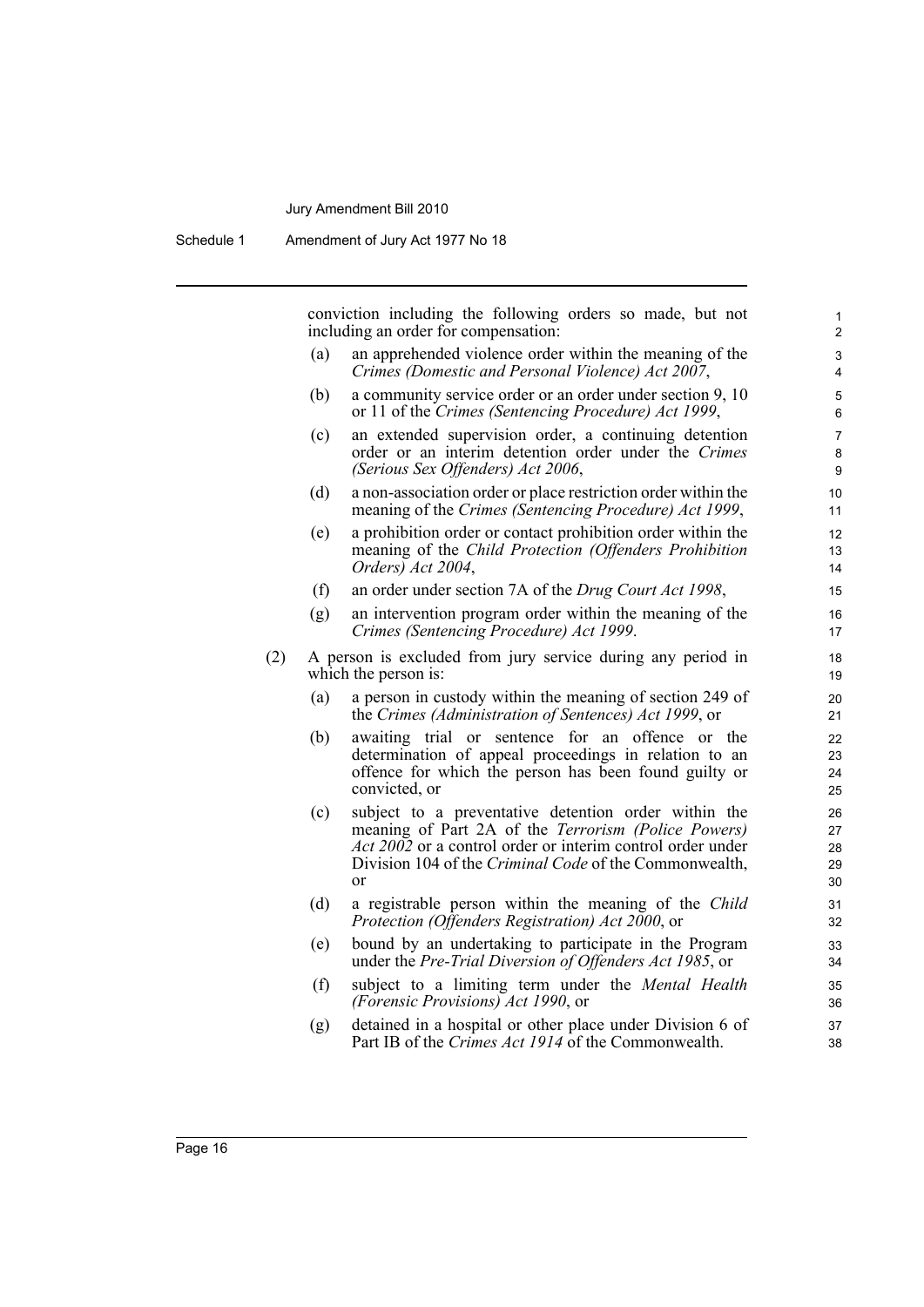|   | (3)    | A person is excluded from jury service during any period of<br>12 months or more in which the person is disqualified from<br>holding a driver licence.                                                                          |                                                                                                                                                                |                |  |  |
|---|--------|---------------------------------------------------------------------------------------------------------------------------------------------------------------------------------------------------------------------------------|----------------------------------------------------------------------------------------------------------------------------------------------------------------|----------------|--|--|
| 5 |        | Persons holding particular office                                                                                                                                                                                               |                                                                                                                                                                |                |  |  |
|   | (1)    | A person holding any of the following offices is excluded from<br>jury service:                                                                                                                                                 |                                                                                                                                                                |                |  |  |
|   |        | (a)                                                                                                                                                                                                                             | the Governor,                                                                                                                                                  | $\overline{7}$ |  |  |
|   |        | (b)                                                                                                                                                                                                                             | a judicial officer (within the meaning of the <i>Judicial</i><br>Officers Act 1986),                                                                           | 8<br>9         |  |  |
|   |        | (c)                                                                                                                                                                                                                             | a coroner,                                                                                                                                                     | 10             |  |  |
|   |        | (d)                                                                                                                                                                                                                             | a member of the Executive Council,                                                                                                                             | 11             |  |  |
|   |        | (e)                                                                                                                                                                                                                             | a member of the Legislative Council or Legislative<br>Assembly,                                                                                                | 12<br>13       |  |  |
|   |        | (f)                                                                                                                                                                                                                             | the Ombudsman, a Deputy Ombudsman or an Assistant<br>Ombudsman,                                                                                                | 14<br>15       |  |  |
|   |        | (g)                                                                                                                                                                                                                             | a Crown Prosecutor,                                                                                                                                            | 16             |  |  |
|   |        | (h)                                                                                                                                                                                                                             | the Senior Public Defender, a Deputy Senior Public<br>Defender or a Public Defender,                                                                           | 17<br>18       |  |  |
|   |        | (i)                                                                                                                                                                                                                             | the Director of Public Prosecutions, a Deputy Director of<br><b>Public</b><br>Prosecutions<br>the<br>Solicitor for Public<br>$\alpha$<br>Prosecutions,         | 19<br>20<br>21 |  |  |
|   |        | (j)                                                                                                                                                                                                                             | the Solicitor General,                                                                                                                                         | 22             |  |  |
|   |        | (k)                                                                                                                                                                                                                             | the Crown Advocate,                                                                                                                                            | 23             |  |  |
|   |        | (1)                                                                                                                                                                                                                             | the Crown Solicitor.                                                                                                                                           | 24             |  |  |
|   | (2)    |                                                                                                                                                                                                                                 | A person who held an office referred to in subclause (1) is also<br>excluded from jury service for the period of 3 years after ceasing<br>to hold that office. | 25<br>26<br>27 |  |  |
| 6 | sector |                                                                                                                                                                                                                                 | Persons employed or engaged in certain occupations in the public                                                                                               | 28<br>29       |  |  |
|   | (1)    | A person who is an Australian lawyer or paralegal is excluded<br>from jury service during any period in which he or she is<br>employed or engaged in the public sector in the provision of legal<br>services in criminal cases. |                                                                                                                                                                |                |  |  |
|   | (2)    |                                                                                                                                                                                                                                 | A person is excluded from jury service during any period in<br>which the person is employed or engaged as a member of staff in                                 | 34<br>35       |  |  |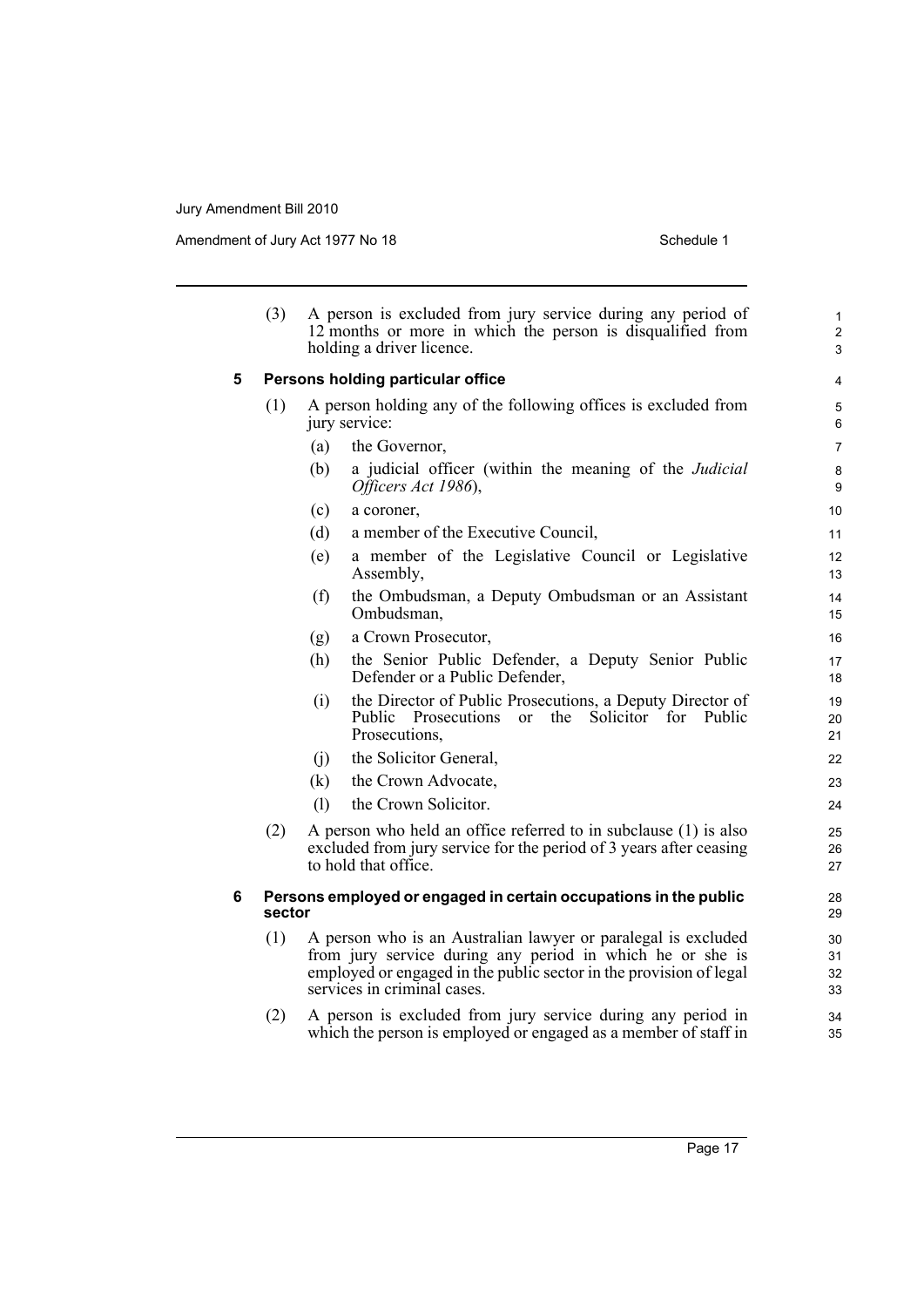Schedule 1 Amendment of Jury Act 1977 No 18

any of the following bodies, except if the person is employed or engaged as clerical, administrative or support staff: (a) the Office of the Ombudsman, (b) the Office of the Director of Public Prosecutions, (c) the Crown Solicitor's Office. (3) A person is excluded from jury service during any period in which he or she is employed or engaged in law enforcement or criminal investigation in any of the following bodies, except if the person is employed or engaged on a casual or voluntary basis or as clerical, administrative or support staff: (a) the NSW Police Force, (b) the Australian Federal Police, (c) the NSW Crime Commission, (d) the Australian Crime Commission, (e) the Police Integrity Commission, (f) the Independent Commission Against Corruption. (4) A person who was employed or engaged as referred to in subclause (1), (2) or (3) is also excluded from jury service for the period of 3 years after ceasing to be so employed or engaged. **7 Persons having access to information about inmates and other detainees** (1) A person is excluded from jury service during any period in which he or she holds the position of a member, officer or employee of any of the following bodies but only if, as a result of holding that position, the person has direct access to inmates or information about inmates: (a) Department of Justice and Attorney General, (b) Department of Human Services, (c) State Parole Authority, (d) the Serious Offenders Review Council, (e) the Probation and Parole Service, (f) Justice Health, (g) the Mental Health Review Tribunal. (2) A person who held a position referred to in subclause (1) is also excluded from jury service for the period of 3 years after ceasing to hold that position. 1 2  $\overline{a}$ 4 5 6 7 8 9 10 11 12 13 14 15 16 17 18 19 20 21 22 23 24 25 26 27 28 29 30 31 32 33 34 35 36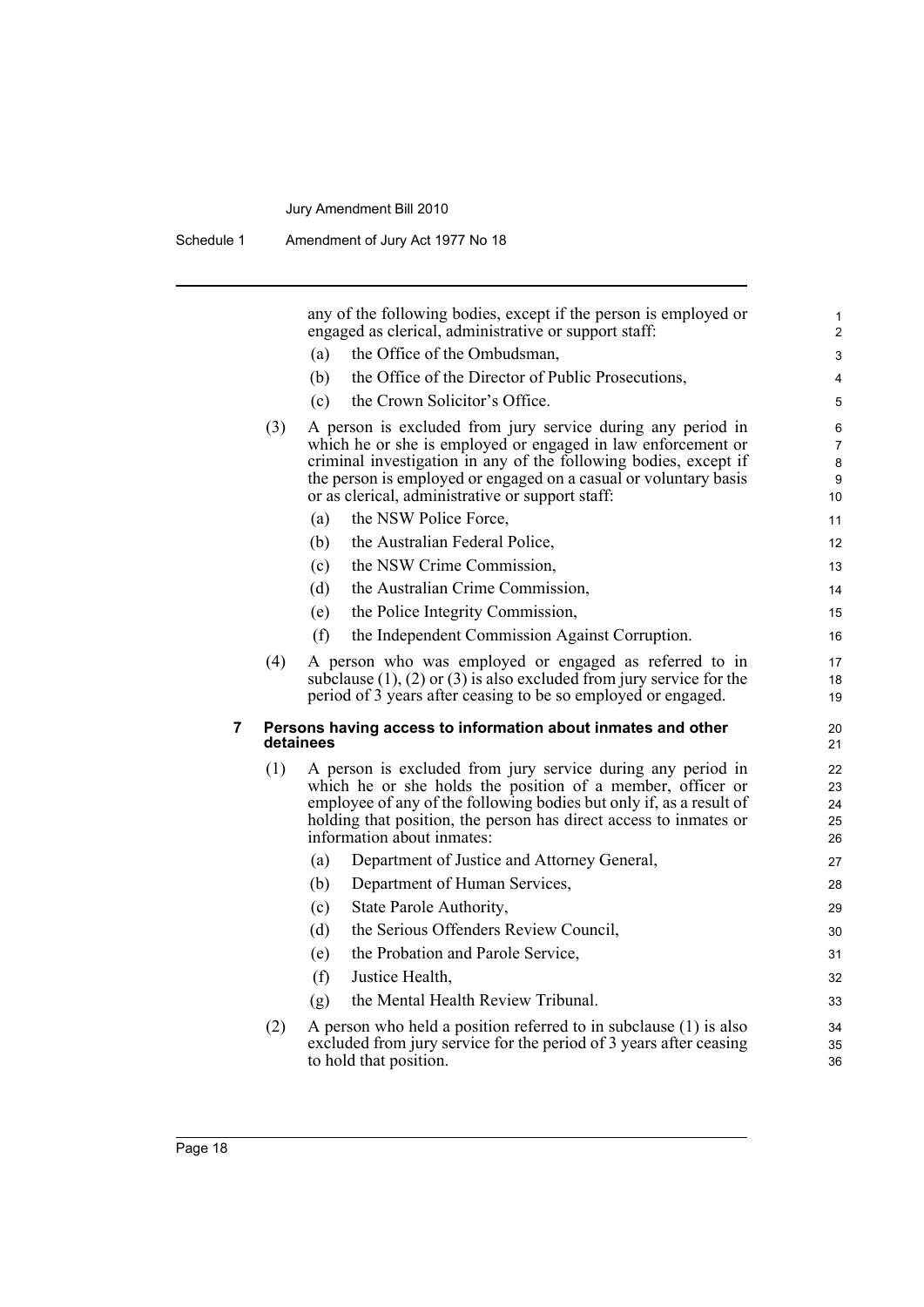|        | (3)               | In this clause, <i>inmate</i> has the same meaning as in the <i>Crimes</i><br>(Administration of Sentences) Act 1999 and includes a person on<br>remand and a person subject to control within the meaning of the<br>Children (Detention Centres) Act 1987. | 1<br>$\overline{c}$<br>3<br>4 |
|--------|-------------------|-------------------------------------------------------------------------------------------------------------------------------------------------------------------------------------------------------------------------------------------------------------|-------------------------------|
|        | 8                 | <b>Undischarged bankrupts</b>                                                                                                                                                                                                                               | 5                             |
|        |                   | A person is excluded from jury service for any period during<br>which he or she is an undischarged bankrupt.<br>Note. Other persons are ineligible for jury service because of the Jury Exemption<br>Act 1965 of the Commonwealth.                          | 6<br>7<br>8<br>9              |
| $[23]$ | <b>Schedule 3</b> |                                                                                                                                                                                                                                                             | 10                            |
|        |                   | Omit the Schedule. Insert instead:                                                                                                                                                                                                                          | 11                            |
|        | <b>Schedule 2</b> | Persons who have a right to claim<br>exemption                                                                                                                                                                                                              | 12<br>13                      |
|        |                   | (Section 7)                                                                                                                                                                                                                                                 | 14                            |
|        | 1                 | Clergy.                                                                                                                                                                                                                                                     | 15                            |
|        | 2                 | Vowed members of any religious order.                                                                                                                                                                                                                       | 16                            |
|        | 3                 | Persons practising as dentists.                                                                                                                                                                                                                             | 17                            |
|        | 4                 | Persons practising as pharmacists.                                                                                                                                                                                                                          | 18                            |
|        | 5                 | Persons practising as medical practitioners.<br>A person employed or engaged (except on a casual or voluntary<br>basis) in the provision of fire, ambulance, rescue, or other<br>emergency services, whether or not in the public sector.                   |                               |
|        | 6                 |                                                                                                                                                                                                                                                             |                               |
|        | 7                 | A person who:                                                                                                                                                                                                                                               | 23                            |
|        |                   | within the 3 years that end on the date of the person's claim<br>(a)<br>for exemption, attended court in accordance with a<br>summons and served as a juror, or                                                                                             | 24<br>25<br>26                |
|        |                   | within the 12 months that end on the date of the person's<br>(b)<br>claim for exemption, attended court in accordance with a<br>summons and who was prepared to, but did not, serve as a<br>juror.                                                          | 27<br>28<br>29<br>30          |
|        | 8                 | A person who is entitled to be exempted under section 39 on<br>account of previous lengthy jury service.                                                                                                                                                    | 31<br>32                      |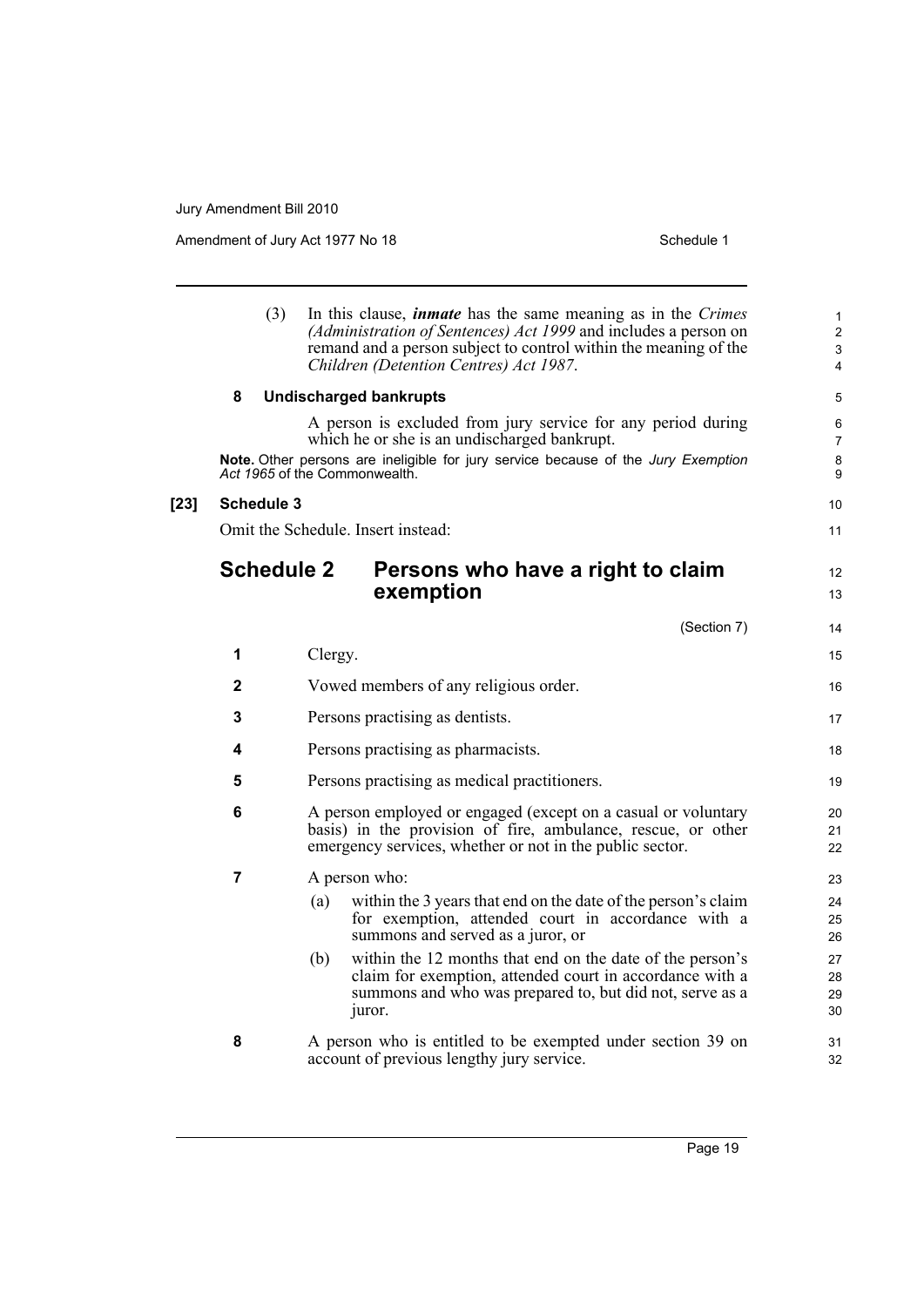Schedule 1 Amendment of Jury Act 1977 No 18

| $[24]$ | <b>Schedule 8 Transitional and savings provisions</b> |     |                                             |                                                                                                                                                                                                                                                                                       |                            |  |  |
|--------|-------------------------------------------------------|-----|---------------------------------------------|---------------------------------------------------------------------------------------------------------------------------------------------------------------------------------------------------------------------------------------------------------------------------------------|----------------------------|--|--|
|        |                                                       |     |                                             | Insert at the end of clause $1A(1)$ :                                                                                                                                                                                                                                                 | $\overline{2}$             |  |  |
|        |                                                       |     |                                             | Jury Amendment Act 2010                                                                                                                                                                                                                                                               | 3                          |  |  |
| $[25]$ | Schedule 8, Part 12                                   |     |                                             |                                                                                                                                                                                                                                                                                       |                            |  |  |
|        | Insert after Part 11:                                 |     |                                             |                                                                                                                                                                                                                                                                                       |                            |  |  |
|        |                                                       |     | Part 12 Transitional and savings provisions |                                                                                                                                                                                                                                                                                       |                            |  |  |
|        |                                                       |     |                                             | consequent on enactment of Jury                                                                                                                                                                                                                                                       |                            |  |  |
|        |                                                       |     |                                             | <b>Amendment Act 2010</b>                                                                                                                                                                                                                                                             | 8                          |  |  |
|        | 21                                                    |     |                                             | <b>Application of amendments</b>                                                                                                                                                                                                                                                      | 9                          |  |  |
|        |                                                       | (1) | Act 2010.                                   | In this clause, <b>amending Act</b> means the Jury Amendment                                                                                                                                                                                                                          | 10<br>11                   |  |  |
|        |                                                       | (2) |                                             | Subject to the regulations, an amendment made to a provision of<br>this Act by the amending Act:                                                                                                                                                                                      | 12<br>13                   |  |  |
|        |                                                       |     | (a)                                         | does not affect any juror empanelled before the<br>commencement of the amendment or give rise to a right to<br>challenge any such juror, and                                                                                                                                          | 14<br>15<br>16             |  |  |
|        |                                                       |     | (b)                                         | does not require any notice sent under section 13 before the<br>commencement of the amendment to be sent again, and                                                                                                                                                                   | 17<br>18                   |  |  |
|        |                                                       |     | (c)                                         | does not prevent a person to whom such a notice was sent<br>from claiming to be excluded from jury service under<br>Schedule 1 as in force after the commencement of the<br>amendment, and                                                                                            | 19<br>20<br>21<br>22       |  |  |
|        |                                                       |     | (d)                                         | does not prevent a person to whom such a notice was sent<br>from claiming an exemption as of right under Schedule 3<br>as in force before the commencement of the amendment or<br>from claiming or requesting an exemption under this Act<br>as in force after that commencement, and | 23<br>24<br>25<br>26<br>27 |  |  |
|        |                                                       |     | (e)                                         | does not prevent a person to whom such a notice was sent<br>from applying for deferral of jury service under<br>section 14B as inserted by the amending Act, and                                                                                                                      | 28<br>29<br>30             |  |  |
|        |                                                       |     | (f)                                         | does not affect the validity of any jury roll certified under<br>section 16 before the commencement of the amendment,<br>and                                                                                                                                                          | 31<br>32<br>33             |  |  |
|        |                                                       |     | (g)                                         | does not affect the validity of any supplementary jury roll<br>prepared before the commencement of the amendment.                                                                                                                                                                     | 34<br>35                   |  |  |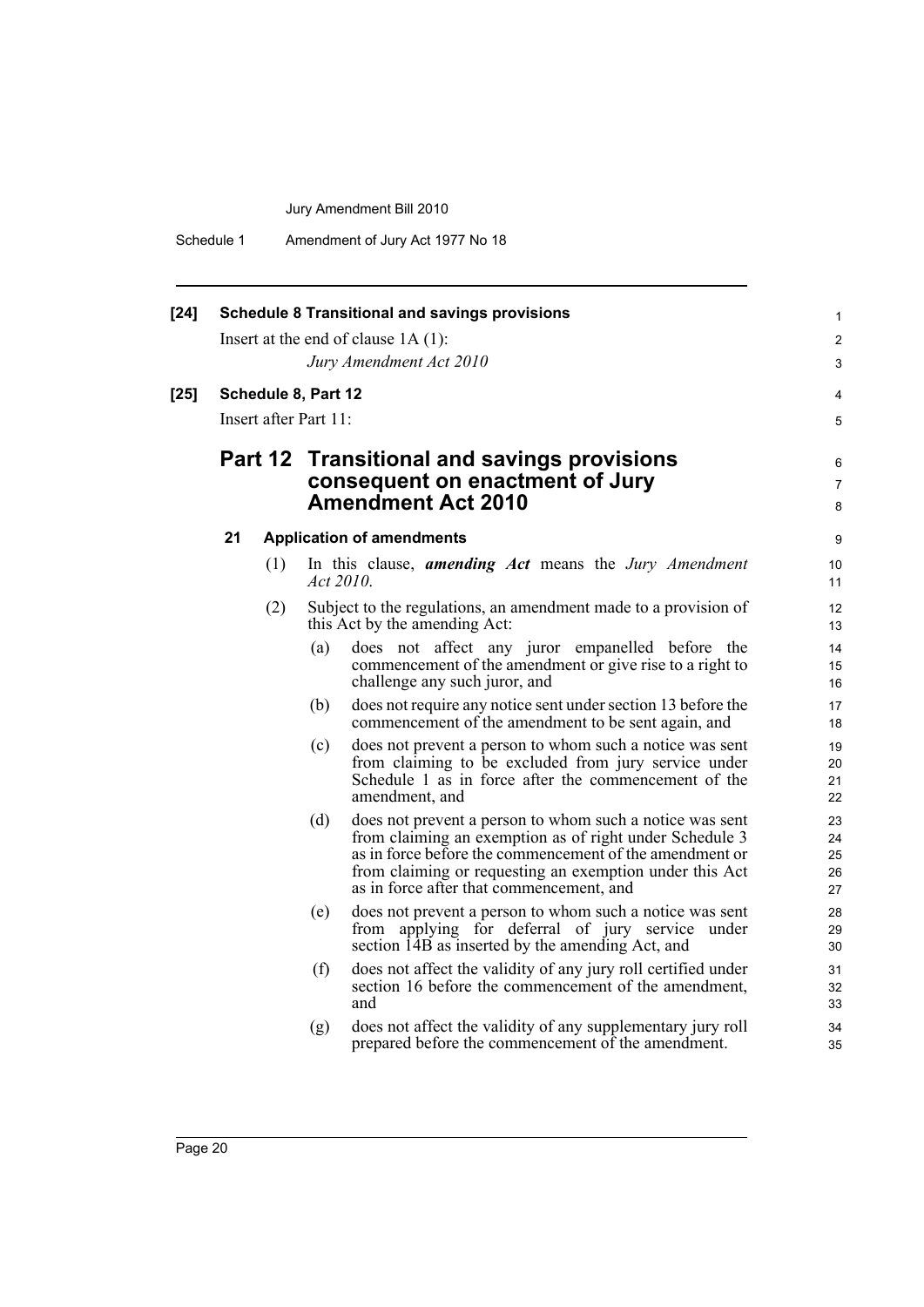Amendment of Jury Act 1977 No 18 Schedule 1

(3) Without limiting clause 1A, regulations of a savings or transitional nature may be made for or with respect to the application of any provision of this Act that is amended by the amending Act.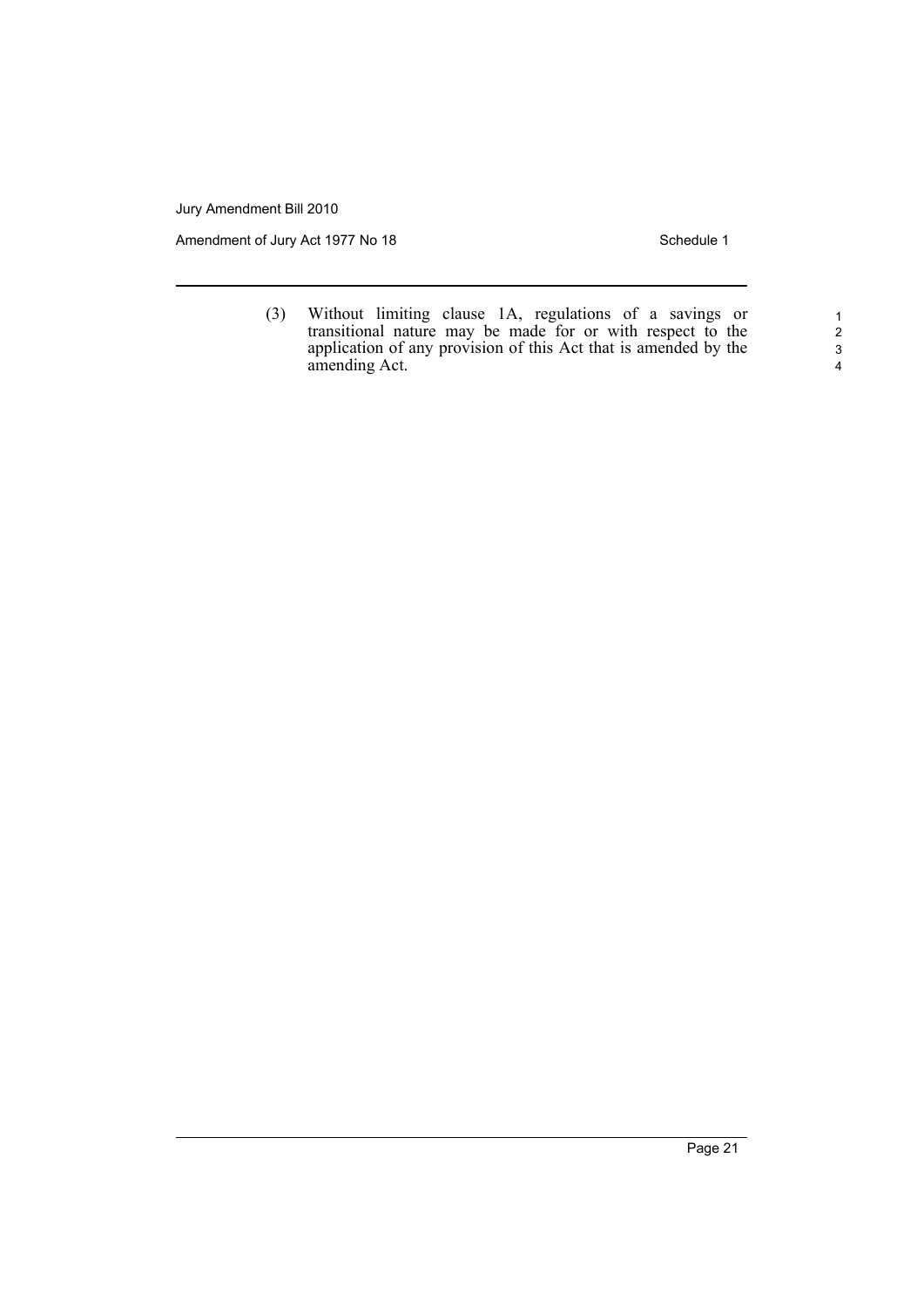Schedule 2 Amendment of Jury Regulation 2004

# <span id="page-29-0"></span>**Schedule 2 Amendment of Jury Regulation 2004**

1

| [1]                                   | <b>Clause 3 Jury districts</b>                                                                                                                                                                                                                                                  |                                                                                                                                             |                                                                                                                                   |                                                                                                                                                                                                                                                                                                                                                                                                                |                                        |
|---------------------------------------|---------------------------------------------------------------------------------------------------------------------------------------------------------------------------------------------------------------------------------------------------------------------------------|---------------------------------------------------------------------------------------------------------------------------------------------|-----------------------------------------------------------------------------------------------------------------------------------|----------------------------------------------------------------------------------------------------------------------------------------------------------------------------------------------------------------------------------------------------------------------------------------------------------------------------------------------------------------------------------------------------------------|----------------------------------------|
|                                       | Omit clause $3(1)(a)$ . Insert instead:                                                                                                                                                                                                                                         |                                                                                                                                             |                                                                                                                                   |                                                                                                                                                                                                                                                                                                                                                                                                                |                                        |
|                                       |                                                                                                                                                                                                                                                                                 |                                                                                                                                             | (a)                                                                                                                               | the address of each person whose name appears on an<br>electoral roll is included in at least one jury district, and                                                                                                                                                                                                                                                                                           | $\overline{4}$<br>5                    |
| [2]                                   | <b>Clause 5</b>                                                                                                                                                                                                                                                                 |                                                                                                                                             |                                                                                                                                   |                                                                                                                                                                                                                                                                                                                                                                                                                | 6                                      |
|                                       |                                                                                                                                                                                                                                                                                 |                                                                                                                                             |                                                                                                                                   | Omit the clause. Insert instead:                                                                                                                                                                                                                                                                                                                                                                               | $\overline{7}$                         |
|                                       | 5<br><b>Payment for jury service</b><br>For the purposes of section 72 of the Act, if a person is entitled to<br>(1)<br>be paid for attendance for jury service at a court or coronial<br>inquest, the amount to be paid is to be calculated in accordance<br>with this clause. |                                                                                                                                             |                                                                                                                                   |                                                                                                                                                                                                                                                                                                                                                                                                                | 8                                      |
|                                       |                                                                                                                                                                                                                                                                                 |                                                                                                                                             |                                                                                                                                   |                                                                                                                                                                                                                                                                                                                                                                                                                | 9<br>10<br>11<br>12                    |
|                                       | (2)<br>The amount is to be calculated as the sum of the following:                                                                                                                                                                                                              |                                                                                                                                             |                                                                                                                                   | 13                                                                                                                                                                                                                                                                                                                                                                                                             |                                        |
| (a)<br>Table in Part 1 of Schedule 1, |                                                                                                                                                                                                                                                                                 |                                                                                                                                             | an attendance allowance calculated in accordance with the                                                                         | 14<br>15                                                                                                                                                                                                                                                                                                                                                                                                       |                                        |
|                                       | (b)                                                                                                                                                                                                                                                                             |                                                                                                                                             |                                                                                                                                   | the travelling allowance calculated in accordance with<br>Part 2 of Schedule 1,                                                                                                                                                                                                                                                                                                                                | 16<br>17                               |
|                                       |                                                                                                                                                                                                                                                                                 |                                                                                                                                             | (c)                                                                                                                               | the refreshment allowance calculated in accordance with<br>Part 3 of Schedule 1.                                                                                                                                                                                                                                                                                                                               | 18<br>19                               |
|                                       |                                                                                                                                                                                                                                                                                 | (3)<br>A person who is employed at the time the person is in attendance<br>for jury service is entitled to an attendance allowance only if: |                                                                                                                                   | 20<br>21                                                                                                                                                                                                                                                                                                                                                                                                       |                                        |
|                                       |                                                                                                                                                                                                                                                                                 |                                                                                                                                             | (a)                                                                                                                               | the person's full wage, salary or income is reduced during<br>that time as a result of the jury service and then only to the<br>extent of the reduction, or                                                                                                                                                                                                                                                    | 22<br>23<br>24                         |
| (b)                                   |                                                                                                                                                                                                                                                                                 |                                                                                                                                             | the person is not paid any of the wage, salary or income<br>that the person would normally be entitled to during that<br>time, or | 25<br>26<br>27                                                                                                                                                                                                                                                                                                                                                                                                 |                                        |
|                                       |                                                                                                                                                                                                                                                                                 |                                                                                                                                             | (c)                                                                                                                               | the person is required to reimburse his or her employer the<br>amount of the jury allowance.                                                                                                                                                                                                                                                                                                                   | 28<br>29                               |
|                                       |                                                                                                                                                                                                                                                                                 | (4)                                                                                                                                         |                                                                                                                                   | The sheriff may require a person who claims or intends to claim<br>a jury allowance to supply such information as the sheriff<br>considers necessary to determine the amount of jury allowance,<br>if any, to which the person is entitled.<br>Note. Section 62 of the Act makes it an offence to supply false or<br>misleading information to the sheriff in connection with a claim for a jury<br>allowance. | 30<br>31<br>32<br>33<br>34<br>35<br>36 |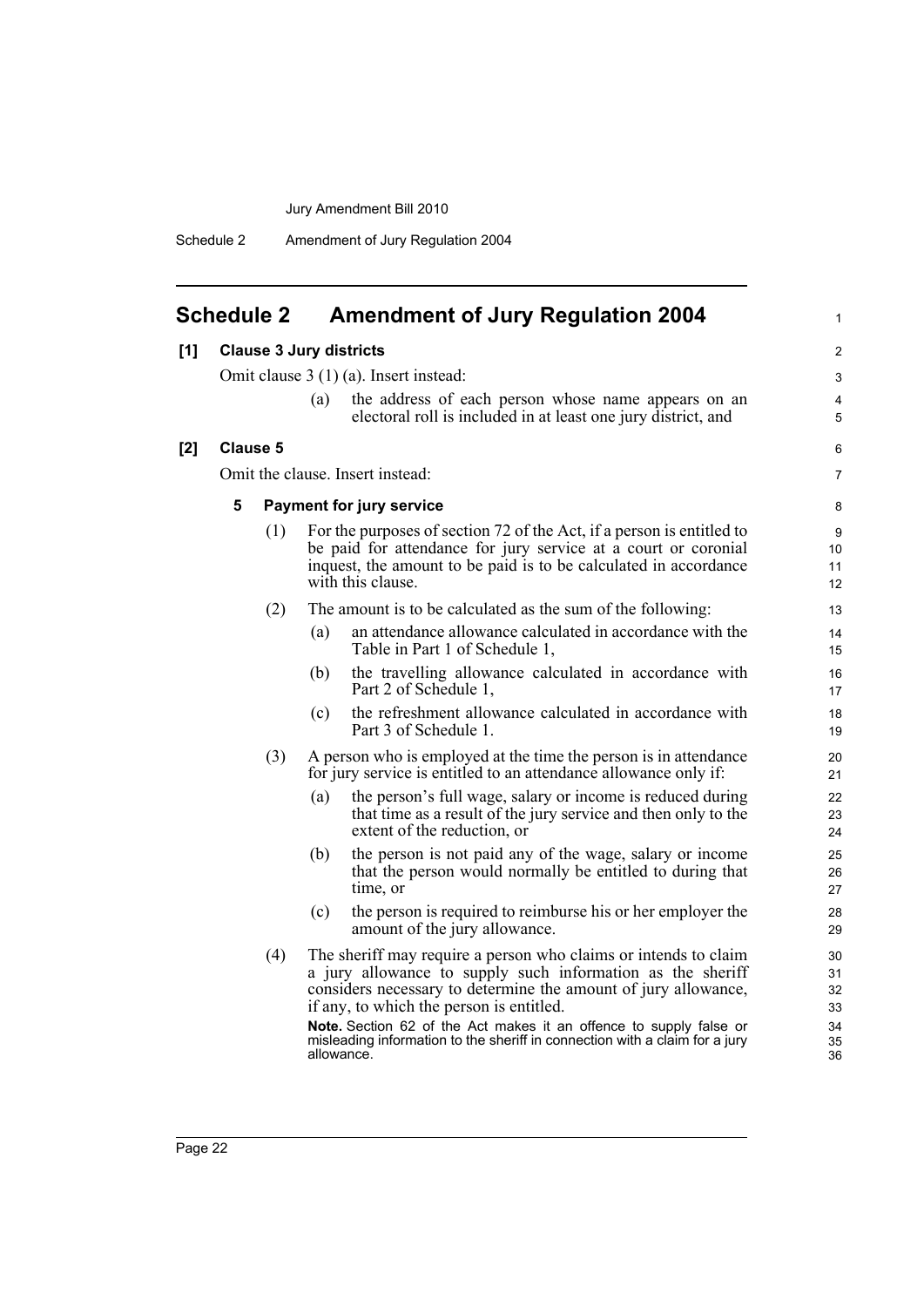Amendment of Jury Regulation 2004

| Schedule 2 |  |
|------------|--|
|            |  |

(5) In this clause and Schedule 1, a reference to a person who is employed includes a reference to: (a) a person who is a full-time, part-time or casual employee, and (b) a person who is an independent contractor or a self-employed person. **[3] Schedule 1** Omit the Schedule. Insert instead:

# **Schedule 1 Jury service allowances**

(Clause 5)

9

10

11

# **Part 1 Attendance allowance**

| Column 1                                                                                           | Column <sub>2</sub>                                  | Column 3                                         |  |
|----------------------------------------------------------------------------------------------------|------------------------------------------------------|--------------------------------------------------|--|
| <b>Period of attendance</b>                                                                        | Daily allowance for<br>person who is not<br>employed | Daily allowance for<br>person who is<br>employed |  |
| Attendance for less than<br>4 hours on day 1 if person not<br>selected for jury service            | Nil                                                  | Nil                                              |  |
| Attendance for less than 4<br>hours on day 1 if person<br>selected for jury service                | \$50                                                 | \$50                                             |  |
| Attendance for 4 hours or<br>more on day 1 (whether or<br>not person selected for jury<br>service) | \$100                                                | \$100                                            |  |
| Attendance for days 2–10                                                                           | \$100                                                | \$100                                            |  |
| Attendance for day 11 and<br>onwards                                                               | \$100                                                | \$225                                            |  |

# **Part 2 Travelling allowance**

On each day that a person is in attendance for jury service, the person is entitled to be paid as follows for one journey each way between the place of 12

13 14